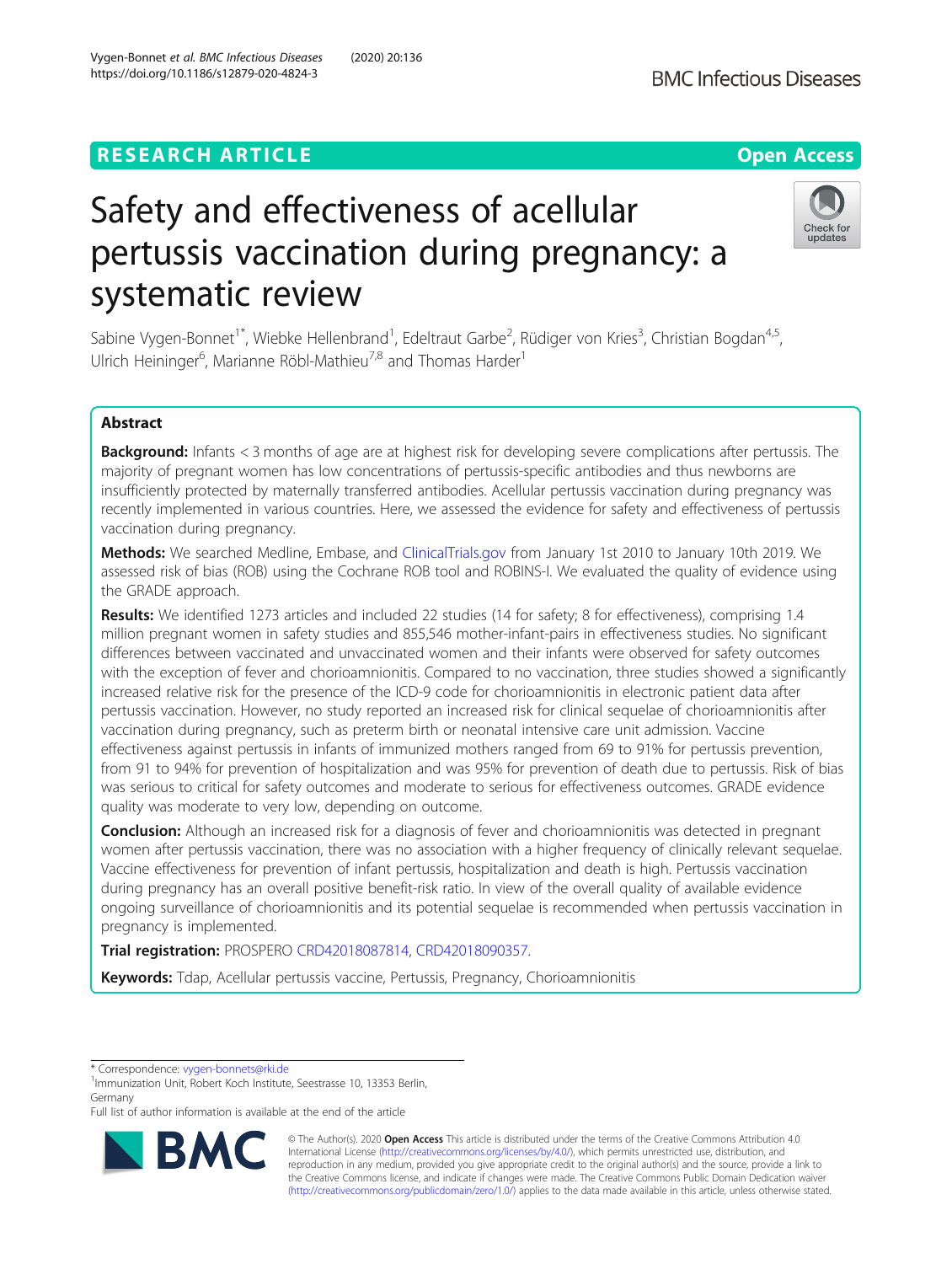# Background

Pertussis is a vaccine-preventable bacterial respiratory infection leading to high morbidity, especially in young infants. Disease burden of pertussis remains significant despite high vaccination coverage in children in western countries [[1\]](#page-19-0). In Germany, annual pertussis incidence ranged from 11 to 20 per 100, 000 inhabitants during the years 2013–2018 [[2](#page-19-0)]. Young infants < 6 months of age are at increased risk of pertussis related complications, such as otitis media, pneumonia, apnea, encephalopathy, as well as pulmonary hypertension which is caused by extreme lymphocytosis [[3\]](#page-19-0). Severe and potentially lethal complications are most common in infants < 2 months of age [[4\]](#page-19-0). In Germany, mean annual incidence of pertussis among infants aged ≤3 months was 80 per 100,000 during the past 5 years, while hospitalization rate in those young infants was > 75% [RKI, surveillance data, unpublished]. A recent German capturerecapture study suggests that incidences based on statutory surveillance are substantially underestimated by 39% [[5\]](#page-19-0). Since the introduction of nationwide mandatory pertussis reporting in Germany in 2013, two pertussis-related deaths were notified in infants 2 and 4 months of age [\[6](#page-19-0)] [RKI, surveillance data, unpublished]. Due to young age, this vulnerable group cannot benefit from direct effects of vaccination. Studies have shown that the majority of pregnant women in western countries have insufficient concentrations of pertussis-specific antibodies to confer protection to the newborn via diaplacentally transferred maternal antibodies [[7](#page-19-0)–[10\]](#page-19-0). In contrast, vaccination during pregnancy results in high levels of antibodies in the mother and the newborn [[11,](#page-20-0) [12](#page-20-0)]. Therefore, vaccination of pregnant women with an acellular pertussis vaccine has been introduced in a number of countries, including the United Kingdom, USA, Belgium, Switzerland, Spain and Australia [\[13](#page-20-0)–[19](#page-20-0)].

So far, six systematic reviews have investigated the effectiveness and/or safety of pertussis vaccination during pregnancy [[4,](#page-19-0) [20](#page-20-0)–[24\]](#page-20-0). Importantly, however, a number of new studies on this topic were published only recently, and not all of these reviews addressed the entire spectrum of clinically relevant outcomes comprising safety as well as effectiveness for mother and child. Furthermore, some of the earlier reviews did not use the most advanced methodological tools recommended to address risk of bias and evidence quality, both being of key importance for decisionmaking regarding the implementation of vaccine programs during pregnancy.

We therefore performed a systematic review assessing the evidence for safety and effectiveness of pertussis vaccination during pregnancy.

# **Methods**

#### Search strategy and selection criteria

The protocols of this systematic review were published in the Prospective Register for Systematic Reviews (PROSPERO; registration no, CRD42018087814 (for safety), CRD42018090357 (for effectiveness)). The review was performed according to the guidelines in the Preferred Reporting Items for Systematic Reviews and Meta-analyses (PRISMA) statement [[25\]](#page-20-0).

To be eligible, a study had to match the following PICO (population, intervention, comparator, outcome) criteria:

P – pregnant women and their newborns.

I – vaccination with an acellular pertussis componentcontaining vaccine during pregnancy.

C – placebo or no vaccination or vaccination with other, not pertussis component-containing vaccines, e.g. tetanus, tetanus-diphtheria, or influenza vaccination (only for effectiveness outcomes).

O – efficacy/effectiveness: (1) laboratory-confirmed pertussis in infant ≤3 months of age; (2) hospitalization due to  $(1)$ ;  $(3)$  death due to  $(1)$ ;

O – *safety*: (4) fever ( $\geq$ 38 °C) in pregnant woman; (5) pre-eclampsia/eclampsia; (6) chorioamnionitis; (7) preterm birth; (8) stillbirth; (9) low birth weight; (10) malformation; (11) neonatal intensive care unit (NICU) admission; (12) neonatal sepsis; (13) neonatal death.

Electronic databases searched were MEDLINE and EMBASE (date of initial search: 26 February 2018; last update: 10 January 2019). For details on the complete search strategy, see Additional file [1:](#page-19-0) Figure S1. Additionally, the Cochrane Data Base of Clinical Trials was searched, and a search in [ClinicalTrials.gov](http://clinicaltrials.gov) was conducted for unpublished or ongoing trials. Electronic searches were complemented by manually screening reference lists of all identified studies and those of identified reviews. Search results (titles, abstracts, full texts) were independently assessed by three investigators (WH, TH, SVB). Differences were discussed until a consensus was reached.

Search was limited to studies published from 01 January 2010 onwards. We did not make restrictions with regard to setting, language or publication status (published/unpublished).

# Data extraction

Three independent reviewers (WH, TH, SVB) used standardized forms to extract study characteristics from eligible studies and to assess risk of bias. In case of disagreement, a final decision was made by consensus. The following data were extracted: study location, setting, study design, study period, participants, intervention, comparator, study size, outcomes, study sponsorship, conflict of interests, number (proportion) of vaccinated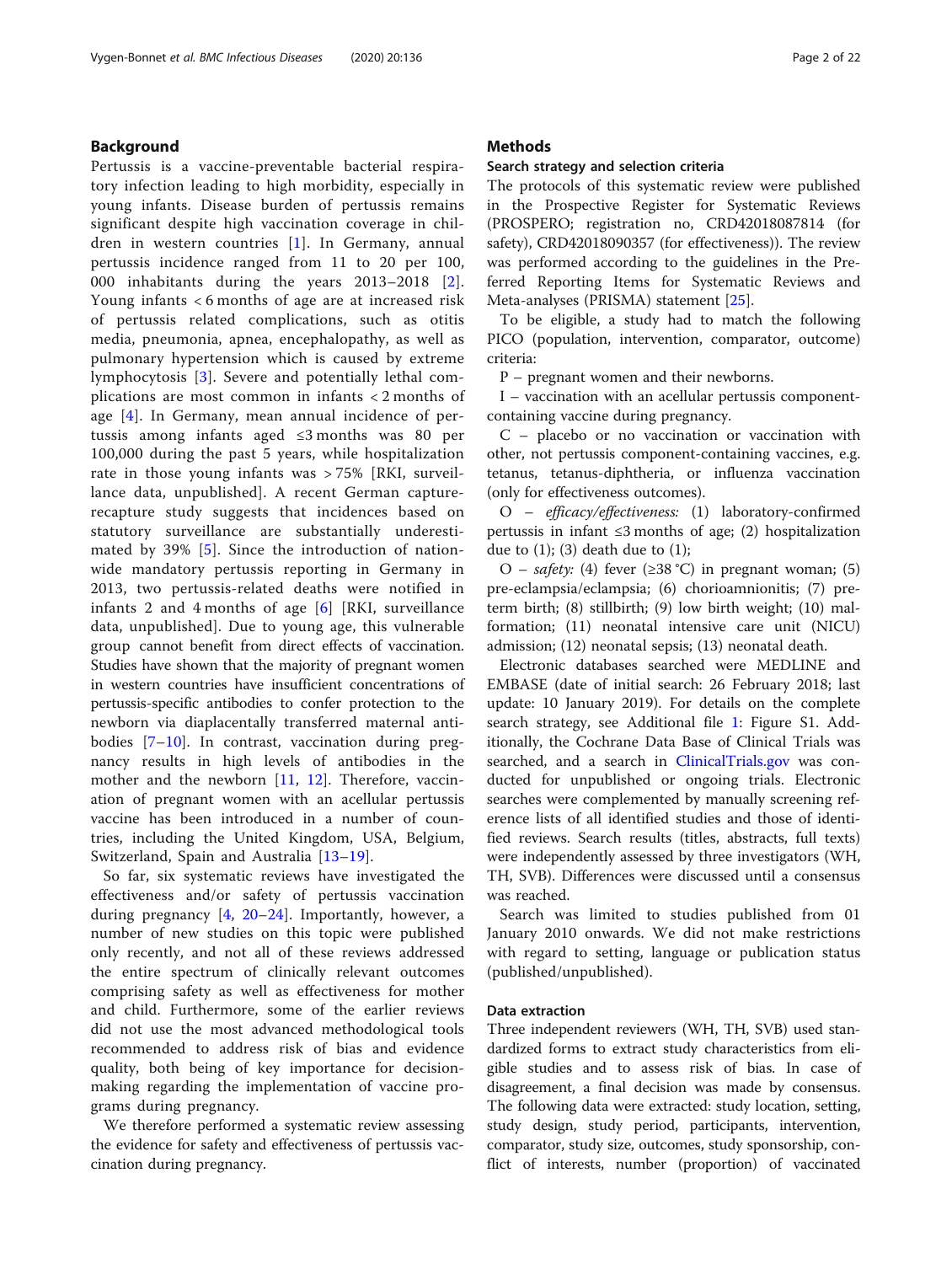participants with outcome, number (proportion) of control participants with outcome, unadjusted estimates, adjusted estimates, and confounders.

# Assessment of risk of bias and quality of evidence

For randomized controlled trials (RCTs), the Cochrane risk of bias tool was used to assess the following domains: random sequence generation, allocation concealment, blinding of participants and personnel, blinding of outcome assessment, incomplete outcome data, selective reporting, and other bias [[26](#page-20-0)]. RCTs were categorized as being at "high risk", "low risk" or "unclear risk" of bias. For non-randomized studies, the ROBINS-I tool was used, comprising the following domains: bias due to confounding, bias in selection of participants into the study, bias in classification of interventions, bias due to deviations from intended interventions, bias due to missing data, bias in measurement of outcomes, and bias in selection of the reported results [[27\]](#page-20-0). Risk of bias was categorized as being "low risk", "moderate risk", "serious risk" or "critical risk".

The methodology of the GRADE (Grading of Recommendations Assessment, Development and Evaluation) working group and the software "GRADE profiler" were used to assess the quality of evidence [\[28,](#page-20-0) [29\]](#page-20-0).

#### Statistical analysis

Abstracted data were aggregated in tables. Risk ratios, odds ratios, risk differences and corresponding 95% confidence intervals (95% CI) were either calculated or extracted from the publications. A  $p$ -value <.05 was considered statistically significant. Vaccine effectiveness (VE) was either extracted from the publications or calculated as [1-(risk ratio or rate ratio comparing vaccine and control recipients)  $\times$  100. Since heterogeneity between studies was judged to be high with regard to setting, study design, outcome definition and confounders considered in the analysis, no metaanalyses were performed.

## Results

## Search results

By systematic literature search, a total of 1273 publications were identified. Screening of titles and abstracts led to the exclusion of 1074 publications. Of the remaining 199 studies, 22 were found to match our inclusion criteria (see flowchart and list of excluded studies in the Additional file [1](#page-19-0): Figure S1 and Table S1). The characteristics of the included studies are listed in Table [1.](#page-3-0)

#### Vaccine safety

# Evidence base and risk of bias

Three RCTs [\[30](#page-20-0)–[32\]](#page-20-0) and 11 non-randomized studies [[15,](#page-20-0) [33](#page-20-0)–[38](#page-20-0), [40](#page-20-0)–[42,](#page-20-0) [50\]](#page-20-0) from Belgium, United Kingdom,

Canada, New Zealand, Vietnam and the USA reported maternal and/or infant safety outcomes (Table [2\)](#page-9-0). Taking into account overlapping study populations of four studies based on the US Vaccine Safety Datalink project [[34,](#page-20-0) [35,](#page-20-0) [38,](#page-20-0) [50](#page-20-0)], data from a total of 1.4 million pregnant women were included, of which 199,846 had received a pertussis-component-containing vaccine during pregnancy. In three RCTs [[30](#page-20-0)–[32](#page-20-0)] and one non-randomized study [\[42](#page-20-0)] the pertussis-containing vaccine used was Adacel®, whereas in four other studies it was Boostrix® [\[15](#page-20-0), [37,](#page-20-0) [52](#page-20-0), [53](#page-21-0)] and in the British study  $[36]$  it was Repevax<sup>®</sup>. In most studies from the US [\[33](#page-20-0)–[35,](#page-20-0) [38,](#page-20-0) [40](#page-20-0), [41,](#page-20-0) [50\]](#page-20-0) the vaccine used was not specified.

In most studies, women who had received tetanusdiphtheria-acellular pertussis (Tdap) vaccines (Adacel® or Boostrix®) or Tdap-IPV-vaccines (Repevax®), were compared to women, who were either unvaccinated or had received placebo. In two RCTs, the comparison group was vaccinated with a tetanus-toxoid-containing vaccine [[31,](#page-20-0) [32\]](#page-20-0).

Risk of bias (RoB) was judged high for one [\[31](#page-20-0)] and low for two RCTs [\[30](#page-20-0), [32\]](#page-20-0) (Additional file [1:](#page-19-0) Table S2). Vaccine administrators were not blinded in the trials by Halperin et al.  $[32]$  $[32]$  and Munoz et al.  $[30]$  $[30]$ , but we considered this to be unlikely to have influenced the outcomes "prematurity", "pre-eclampsia/eclampsia", "fever" and "malformations" in these studies.

Of the 11 non-randomized studies, we judged eight as having a serious RoB and three studies to show a critical RoB (Additional file [1:](#page-19-0) Table S2). The main reasons for these classifications were confounding, selection bias, and imprecise outcome assessment. Residual confounding could not be excluded in any of the studies. In addition, a likely healthy vaccinee bias was observed in most studies. Preexisting comorbidities (e.g. arterial hypertension [\[34,](#page-20-0) [38](#page-20-0), [41\]](#page-20-0), heart disease [[38\]](#page-20-0), diabetes [[34,](#page-20-0) [41\]](#page-20-0), pulmonary disease  $[34, 38]$  $[34, 38]$  $[34, 38]$  and referral to high-risk obstetrics clinics [\[41](#page-20-0)] were more frequent in non-vaccinated women than in vaccinated women. In addition, health care utilization differed between vaccinated and non-vaccinated women (e.g. higher uptake of influenza vaccination [\[33,](#page-20-0) [37](#page-20-0), [40](#page-20-0), [54\]](#page-21-0) and ultrasound examinations [[40](#page-20-0), [54](#page-21-0)] during pregnancy among Tdap vaccinated women). In several studies, Tdap-vaccinated women showed indications for better uptake or earlier start of prenatal care [\[33](#page-20-0), [38](#page-20-0), [40](#page-20-0), [41](#page-20-0)]. Frequently, these results were statistically significant [\[33,](#page-20-0) [38,](#page-20-0) [41\]](#page-20-0). Healthy vaccinee bias might have shifted estimates towards more favorable outcomes in vaccinated women and their infants. Moreover, with respect to preterm birth, immortal time bias could also have influenced the results.

In two studies [\[38,](#page-20-0) [39\]](#page-20-0), a large proportion (74 and 79% respectively) of eligible study participants was excluded from analysis, e.g., women with irregular health insurance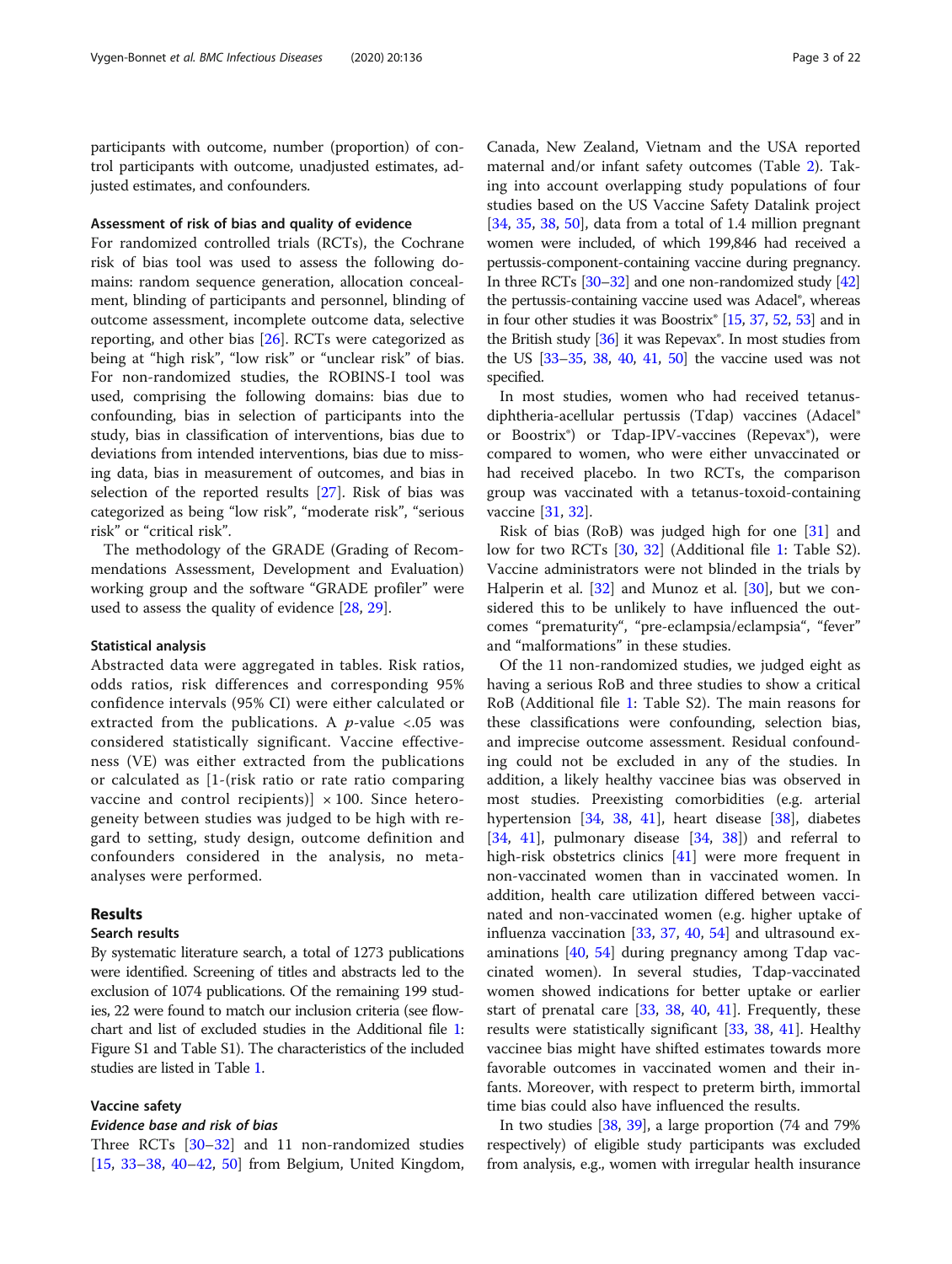<span id="page-3-0"></span>

|                                       | Table 1 Characteristics of included studies                                   |                         |                                                                                                                                                                                                                                                                                                                                                                                                                                                                                                                                            |                                              |                                        |                          |                                    |                                                                                                        |
|---------------------------------------|-------------------------------------------------------------------------------|-------------------------|--------------------------------------------------------------------------------------------------------------------------------------------------------------------------------------------------------------------------------------------------------------------------------------------------------------------------------------------------------------------------------------------------------------------------------------------------------------------------------------------------------------------------------------------|----------------------------------------------|----------------------------------------|--------------------------|------------------------------------|--------------------------------------------------------------------------------------------------------|
|                                       | a.) Studies addressing safety outcomes                                        |                         |                                                                                                                                                                                                                                                                                                                                                                                                                                                                                                                                            |                                              |                                        |                          |                                    |                                                                                                        |
| Authors and<br>country                | Setting/data sources                                                          | period<br>Study design/ | exclusion (E) criteria<br>Inclusion (I) and                                                                                                                                                                                                                                                                                                                                                                                                                                                                                                | Intervention/<br>comparison                  | Final N/N potentially<br>eligible/ (%) | N Inter-vention<br>dronb | Control<br>dronb<br>$\overline{z}$ | Outcomes                                                                                               |
| Munoz et al., 2014;<br>USA [30]       | Treatment Evaluation<br>3 National Institutes<br>of Health's Vaccine<br>Units | $\sim$<br>RCT, 2008-201 | second-trimester screening<br>uncomplicated pregnancy<br>containing vaccine within<br>E: Women who received<br>of age, with no chronic<br>conditions, a singleton,<br>I: Women, 18-45 years<br>Tdap or any tetanus-<br>with normal first- or<br>the prior 2 years<br>test results;                                                                                                                                                                                                                                                         | Tdap (Adacel®) at<br>30-32 WG vs.<br>placebo | $\mathfrak l$                          | 33                       | $\frac{1}{2}$                      | outcomes; perinatal<br>pertussis illness in<br>related adverse<br>complications;<br>vaccine<br>infants |
| Hoang et al., 2016;<br>Vietnam [31]   | Primary care                                                                  | $\sim$<br>RCT, 2012-201 | complications. E: Women with<br>vaccine in the past month;<br>receipt of Tdap in the past<br>or experimental medicine<br>medical condition; febrile<br>I: Women, 18-41 years of<br>injection; previous severe<br>illness within 72h before<br>reaction to any vaccine<br>vaccine, blood product<br>4 weeks before or after<br>any serious underlying<br>injection, receipt of TT<br>age, with low risk for<br>10 years; receipt of a                                                                                                       | Tdap (Adacel®) at<br>20-30 WG vs. TT         | $\begin{array}{c} \end{array}$         | 51                       | 48                                 | outcomes; obstetric<br>short-term vaccine-<br>related adverse<br>complications<br>and perinatal        |
| Halperin et al., 2018;<br>Canada [32] | not specified, most<br>likely outpatient<br>hospital care                     | 4<br>RCT, 2007-201      | age assessed at 230 weeks'<br>gestation to be at low risk<br>the last 5 years; sensitivity<br>obstetrical risk, history of<br>receipt of Td or Tdap in<br>3 months of study entry<br>immunoglobulin within<br>within 2 weeks of study<br>receipt of any vaccines<br>women 18-45 years of<br>diagnosed pertussis or<br>to Td or Tdap, receipt<br>disorder or physician-<br>of blood products or<br>(except rhesus Ig), or<br>I: Healthy, pregnant<br>for complications; E:<br>vaccine (except for<br>Women with high<br>significant medical | Tdap (Adacel®)<br>$230$ WG vs. $\Pi$         | 273/304 (90%)                          | 134                      | 138                                | pregnancy-related<br>acute safety and<br>outcomes                                                      |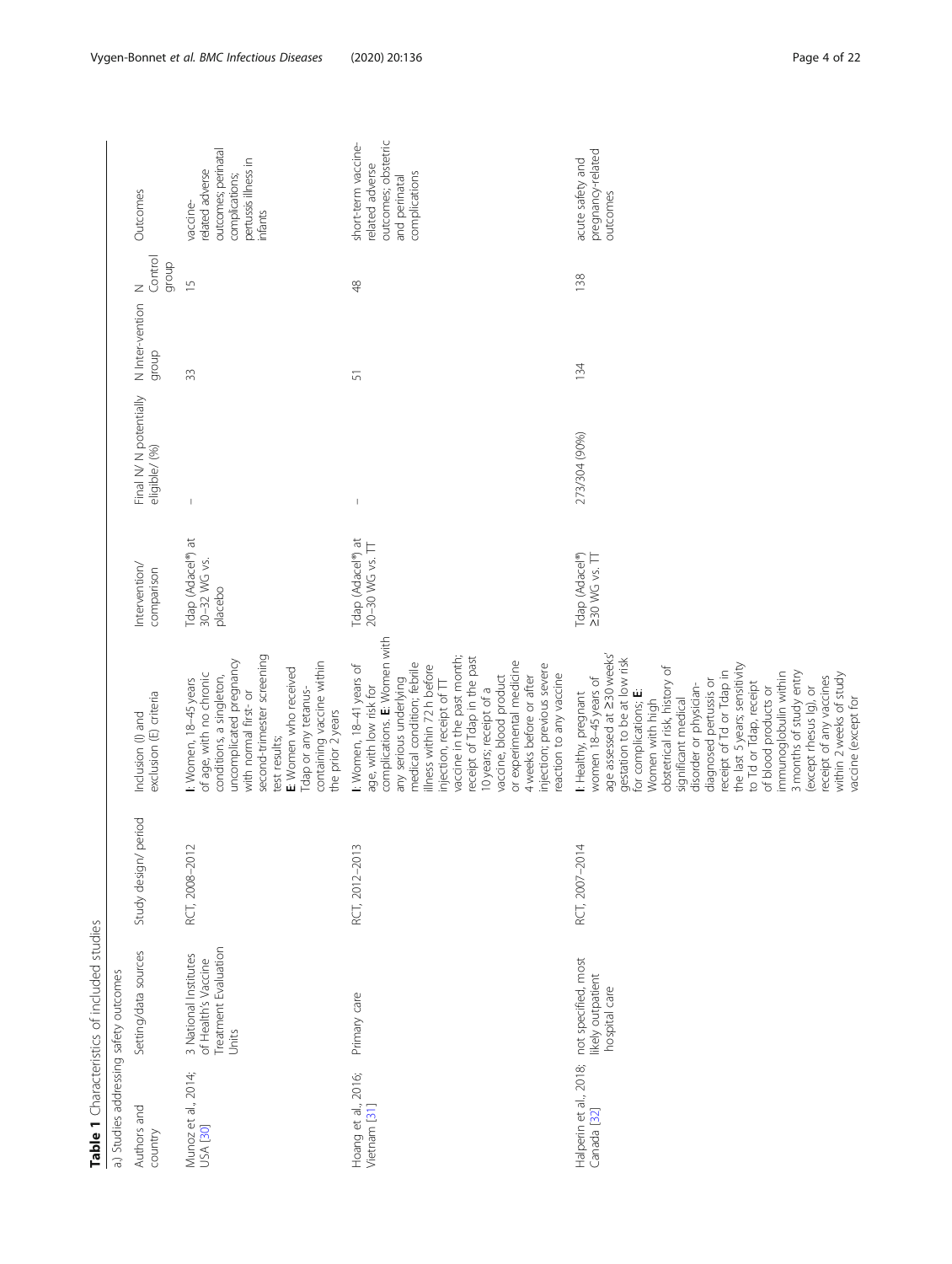|                                    | Table 1 Characteristics of included studies (Continued)                                                       |                                                        |                                                                                                                                                                                                                                                                                                                                                                                                                                                                                                                                                              |                                                                           |                                                         |        |         |                                                                         |
|------------------------------------|---------------------------------------------------------------------------------------------------------------|--------------------------------------------------------|--------------------------------------------------------------------------------------------------------------------------------------------------------------------------------------------------------------------------------------------------------------------------------------------------------------------------------------------------------------------------------------------------------------------------------------------------------------------------------------------------------------------------------------------------------------|---------------------------------------------------------------------------|---------------------------------------------------------|--------|---------|-------------------------------------------------------------------------|
|                                    |                                                                                                               |                                                        | influenza vaccine)                                                                                                                                                                                                                                                                                                                                                                                                                                                                                                                                           |                                                                           |                                                         |        |         |                                                                         |
| Berenson et al.,<br>2016; USA [33] | University hospital                                                                                           | RCS, 2012-2014                                         | I: Singleton pregnancies<br>delivered 227 WG; E:<br>visits during pregnancy<br>Women with $<$ 4 clinic                                                                                                                                                                                                                                                                                                                                                                                                                                                       | Tdap (vaccine not<br>pregnancy vs. no<br>specified) during<br>Tdap        | $\begin{array}{c} \end{array}$                          | 1109   | 650     | complications<br>obstetric and<br>perinatal                             |
| 2016; USA [34]<br>DeSilva et al.,  | (Analysis of health<br>electronic health<br>insurance-based<br>7 Vaccine Safety<br>Datalink sites<br>records) | RCS, 2007-2013                                         | teratogenic medications,<br>insured from 6 months<br>birth defects (maternal<br>24 months in first YoL,<br>I: Singleton live births,<br>women continuously<br>visit(s); E: Infants with<br>6 weeks postpartum,<br>available; enrolled in<br>exposures increasing<br>before LMP through<br>pregnancy. I Infants:<br>health insurance for<br>with 21 outpatient<br>with 21 outpatient<br>diabetes or use of<br>birth weight and<br>risk for structural<br>gestational age<br>infections, and<br>abnormalities)<br>chromosomal<br>visit(s) during<br>congenital | <b>Tdap (vaccine not</b><br>pregnancy vs. no<br>specified) during<br>Tdap | 324,463 singleton<br>live births                        | 41,654 | 282,809 | and other selected<br>major structural<br>microcephaly<br>birth defects |
| 2017; USA [35]<br>DeSilva et al.,  | (Analysis of health<br>electronic health<br>insurance-based<br>7 Vaccine Safety<br>Datalink sites<br>records) | RCS, 2010-201                                          | visit(s) during pregnancy.<br>insured from 6 months<br>visit(s); E: Women who<br>24 months in first YoL,<br>I: Singleton live births,<br>Infants: birth weight<br>women continuously<br>6 weeks postpartum,<br>available; enrolled in<br>before LMP through<br>and gestational age<br>health insurance for<br>with 21 outpatient<br>with 21 outpatient<br>received live virus<br>vaccines during<br>pregnancy                                                                                                                                                | not specified) vs. no<br>27-36 WG (vaccine<br>Tdap mostly at<br>Tdap      | 197,654 /243,981<br>(81%) live births                   | 45,008 | 152,556 | complications<br>obstetric and<br>perinatal                             |
| Donegan et al.,<br>2014; UK [36]   | general practice<br>practices, (650<br>primary care<br>Primary care                                           | and 2010-2012 control<br>RCS, 2012-2013 Tdap-<br>qroup | 1 a.) Short-term AE risk:<br>women 212 years of<br>pertussis-containing<br>age who received                                                                                                                                                                                                                                                                                                                                                                                                                                                                  | TdaP-IPV (Repevax®)<br>during pregnancy<br>vs. no ap-vaccine              | (87%); b.): 6185/20,074<br>a.): 17,560/ 20,074<br>(31%) |        | 18,523  | complications<br>obstetric and<br>perinatal                             |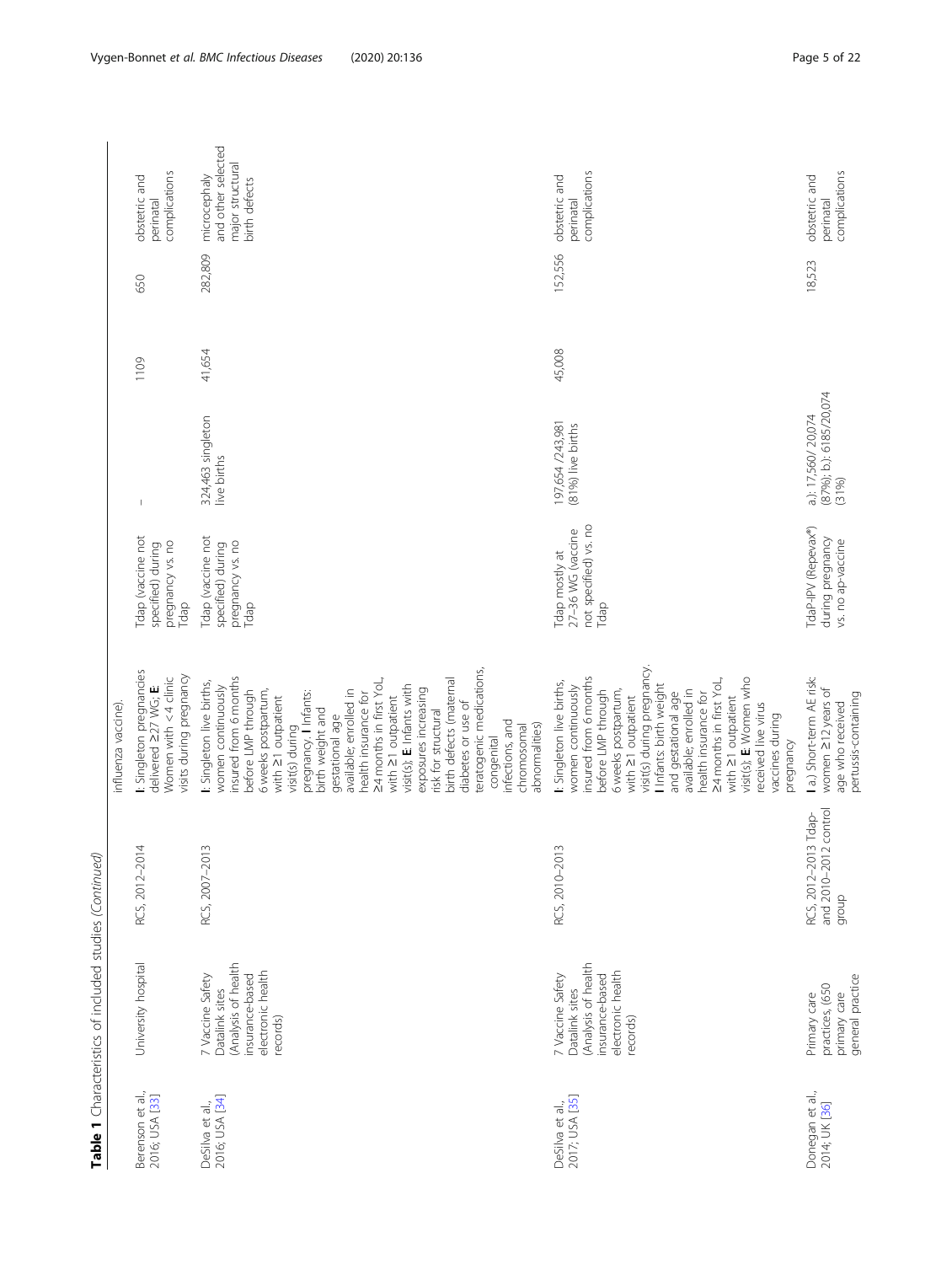|                                           | Table 1 Characteristics of included studies (Continued)                                                       |                |                                                                                                                                                                                                                                                                                                                                                                                                                                                                                                                                      |                                                                                            |                         |        |        |                                                  |
|-------------------------------------------|---------------------------------------------------------------------------------------------------------------|----------------|--------------------------------------------------------------------------------------------------------------------------------------------------------------------------------------------------------------------------------------------------------------------------------------------------------------------------------------------------------------------------------------------------------------------------------------------------------------------------------------------------------------------------------------|--------------------------------------------------------------------------------------------|-------------------------|--------|--------|--------------------------------------------------|
|                                           | million patients)<br>databases, 12.5                                                                          |                | outcome and estimated<br>44 weeks after the date<br>data after vaccination;<br>a recorded pregnancy<br>212 years of age with<br>I b.) Risk throughout<br>pregnancy with 228<br>gestational age with<br>women 212 years of<br>pregnancy outcome<br>follow-up of at least<br>age with a recorded<br>pregnancy: women<br>from October 2010<br>to September 2012<br>and no record of a<br>vaccine containing<br>pertussis during or<br>vaccination during<br>I Historical cohort:<br>days of follow-up<br>after pregnancy<br>of the LMP. |                                                                                            |                         |        |        |                                                  |
| Griffin et al., 2018;<br>New Zealand [37] | Nationwide linked<br>health databases<br>administrative                                                       | RCS, 2013      | reached 28-38 WG<br>in 2013; E Women:<br>babies $<$ 28 WG or<br>gestational age; E<br>pregnancies $<$ 20<br>Infants: live born<br>WG or missing<br>I: All pregnant<br>women who<br>maternal or<br>BW < 400g                                                                                                                                                                                                                                                                                                                          | Tdap (Boostrix®) at<br>28-38 WG vs. no<br>Tdap                                             | 68,550/73,817 (93%)     | 8178   | 60,372 | obstetric, perinatal<br>and neonatal<br>outcomes |
| Kharbanda et al.,<br>2014; USA [38]       | (Analysis of health<br>electronic health<br>insurance-based<br>2 Vaccine Safety<br>Datalink sites<br>records) | RCS, 2010-2012 | singleton pregnancies<br>from 6 months before<br>LMP through 6 weeks<br>affiliated site and with<br>continuously insured<br>virus vaccines during<br>recorded; E Women<br>outpatient visit at an<br>ending in live birth,<br>pregnancy or who<br>who received live<br>I: Women 14-49<br>birth weight and<br>years of age at<br>gestational age<br>postpartum, 21<br>delivery with                                                                                                                                                    | Tdap (mainly Adacel®)<br>from 8 days after LMP<br>delivery vs. no Tdap<br>to 8 days before | 123,494/300,607<br>(41% | 26,229 | 97,265 | complications<br>obstetric and<br>perinatal      |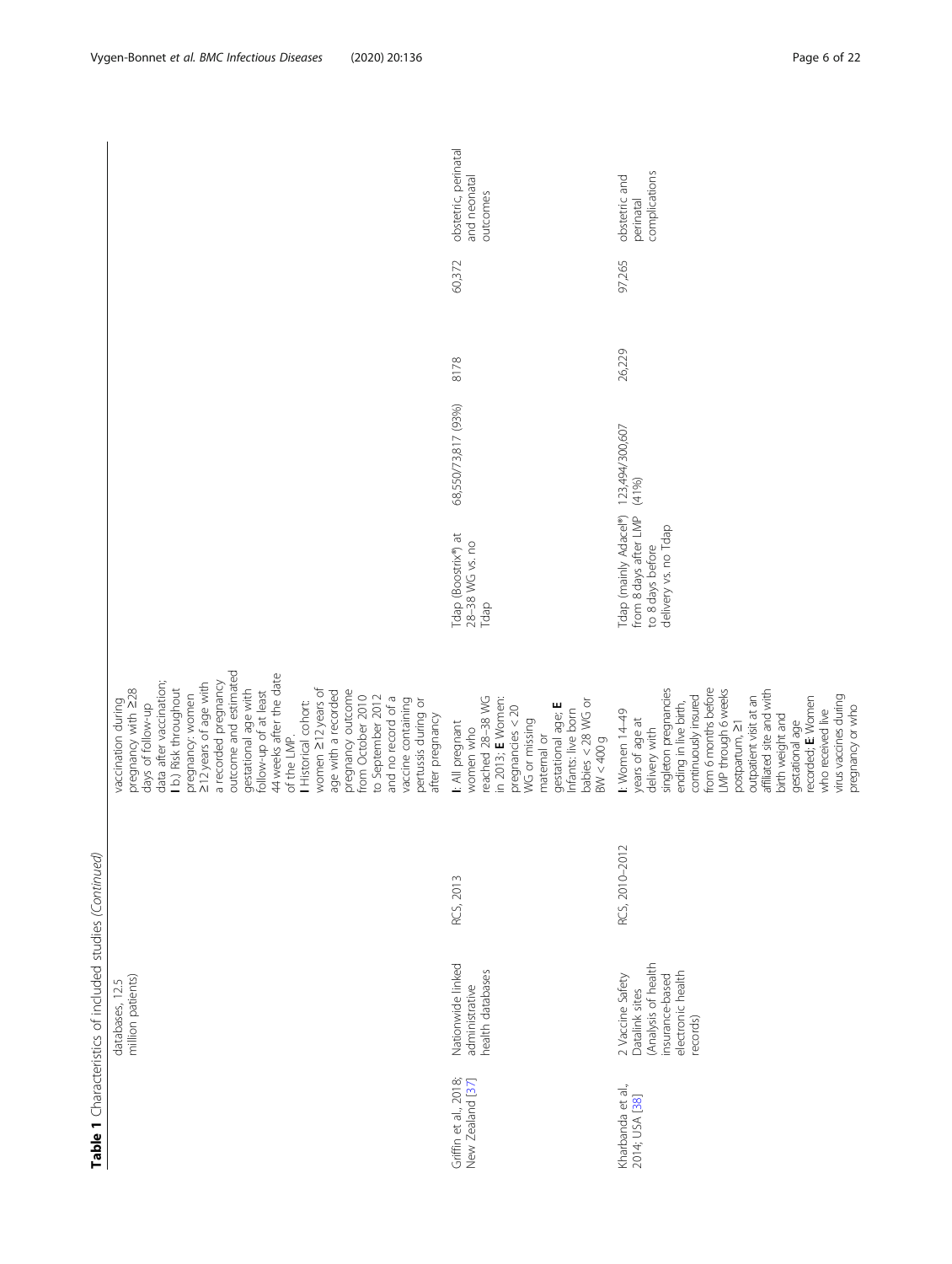|                                        | Table 1 Characteristics of included studies (Continued)                                                                                                          |                         |                                                                                                                                                                                                                                            |                                                                                          |                          |                                        |         |                                                                                                                         |
|----------------------------------------|------------------------------------------------------------------------------------------------------------------------------------------------------------------|-------------------------|--------------------------------------------------------------------------------------------------------------------------------------------------------------------------------------------------------------------------------------------|------------------------------------------------------------------------------------------|--------------------------|----------------------------------------|---------|-------------------------------------------------------------------------------------------------------------------------|
|                                        |                                                                                                                                                                  |                         | 7 days before delivery;<br>incomplete birth data<br>estimated pregnancy<br>received Tdap in the<br>start date or in the<br>7 days after the                                                                                                |                                                                                          |                          |                                        |         |                                                                                                                         |
| Kharbanda et al.,<br>2016; USA [39]    | (Analysis of health<br>electronic health<br>insurance-based<br>Vaccine Safety<br>Datalink sites<br>records)                                                      | $\sim$<br>RCS, 2007-201 | see Kharbanda, 2014                                                                                                                                                                                                                        | Tdap (vaccine not<br>pregnancy vs. no<br>specified) during<br>Tdap                       | 427,097/631,256<br>(68%) | 53,885                                 | 109,253 | 0-42 days after<br>endpoints in<br>acute safety<br>vaccination                                                          |
| 2017; USA [40]<br>Layton et al.,       | Commercial Claims<br>of employer-based<br>commercial health<br>claims databases<br>and Encounters<br>Truven Health<br>care insurance<br>MarketScan<br>Analytics) | 4<br>RCS, 2010-201      | نن<br>with universal childhood<br>pregnancy per women;<br><b>I:</b> Women with livebirth<br>Women who delivered<br>immunization policies<br>≤18 years in 13 states<br>or stillbirth deliveries;<br>at ≤26 WG; women<br>only first observed | WG; Tdap < 27 WG<br>Tdap (vaccine not<br>specified) at 227<br>vs. no Tdap                | $\frac{\alpha}{2}$       | 227 WG: 123,<br>780 < 27 WG:<br>25,037 | 871,177 | 0-42 days after<br>obstetrical and<br>complications<br>endpoints in<br>vaccination;<br>acute safety<br>perinatal        |
| 2016; Belgium [15]<br>Maertens et al., | 5 hospitals in Antwerp,<br>Belgium                                                                                                                               | 4<br>PCS, 2012-201      | of age with low risk for<br>complications. E: Same<br>t Women 18-40 years<br>as Hoang et al.                                                                                                                                               | Tdap (Boostrix®) at<br>22-33 WG vs. no<br>Tdap                                           | $\widetilde{\Xi}$        | 57                                     | 42      | complications<br>obstetric and<br>acute safety<br>outcomes<br>perinatal                                                 |
| 2015; USA [41]<br>Morgan et al.,       | obstetrical care centers<br>in Dallas County with<br>centralized electronic<br>based pre-natal and<br>medical charting<br>Parkland clinic-<br>system             | 4<br>RCS, 2013-201      | delivered at Parkland<br>I: All women who                                                                                                                                                                                                  | <b>Tdap (vaccine not</b><br>specified) at 232<br>WG vs. no Tdap                          | $\frac{\alpha}{2}$       | 7152                                   | 226     | obstetric and<br>outcomes<br>neonatal                                                                                   |
| 2013; USA [42]<br>Shakib et al.,       | Healthcare database,<br>Intermountain<br>Utah                                                                                                                    | RCS, 2005-2009          | I: Pregnant women<br>and their babies; E:<br>12-45 years of age<br>within 3 days prior<br>women who had<br>of Tdap vaccine<br>pregnancy start<br>documentation<br>Women whose<br>date could not<br>be determined;<br>to delivery           | <b>Tdap (vaccine not</b><br>pregnancy vs. no<br>specified) at any<br>time during<br>Tdap | 162,448                  | 138                                    | 552     | complex chronic<br>complications;<br>obstetric and<br>conditions in<br>congenital<br>anomalies,<br>perinatal<br>1st YoL |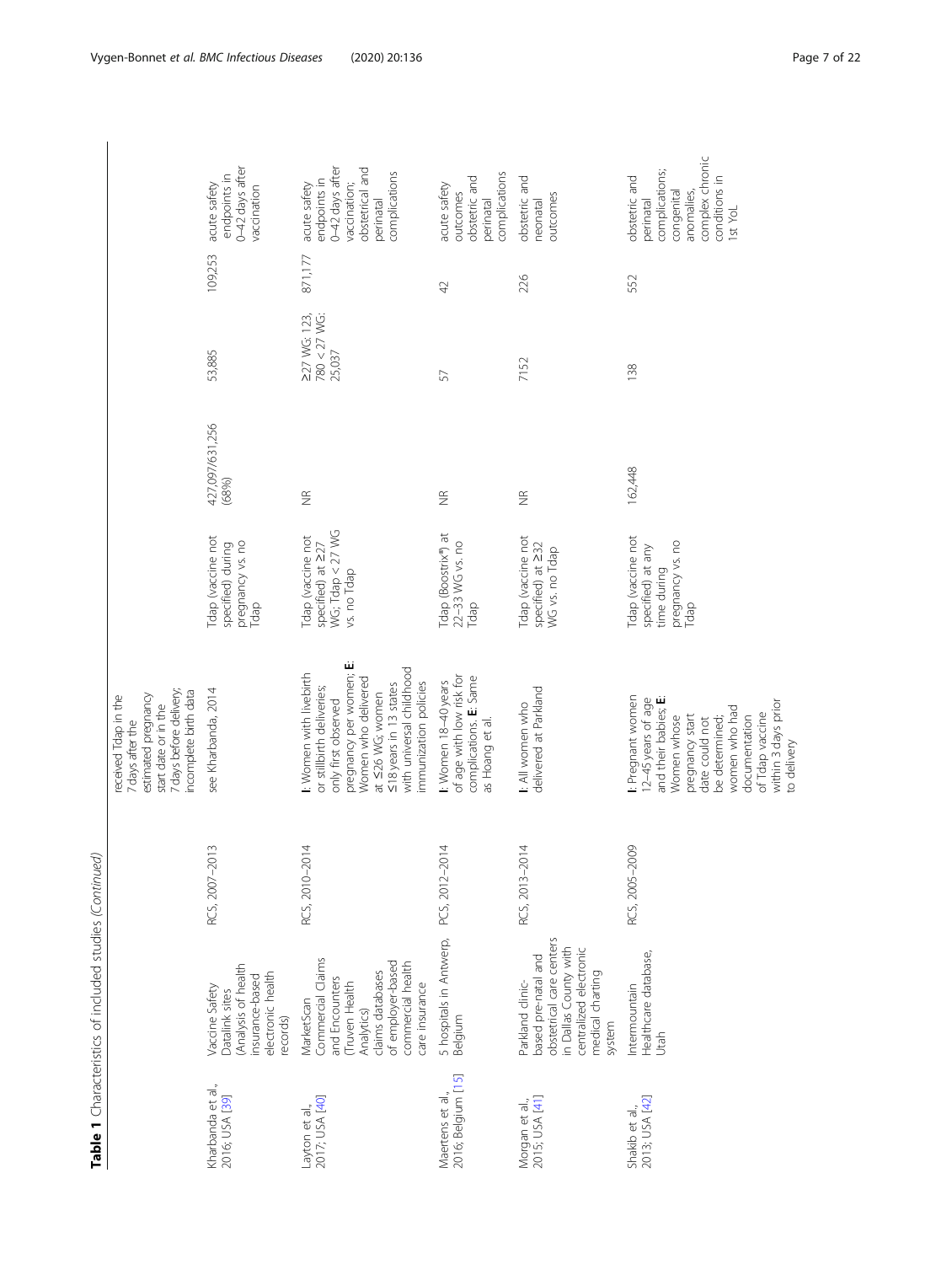|                                            | Table 1 Characteristics of included studies (Continued)                                                                                                                                              |                                            |                                                                                                                                                                                                                                                                           |                                                                                                      |                    |                 |                  |                                                                                                             |
|--------------------------------------------|------------------------------------------------------------------------------------------------------------------------------------------------------------------------------------------------------|--------------------------------------------|---------------------------------------------------------------------------------------------------------------------------------------------------------------------------------------------------------------------------------------------------------------------------|------------------------------------------------------------------------------------------------------|--------------------|-----------------|------------------|-------------------------------------------------------------------------------------------------------------|
|                                            | b.) Studies addressing effectiveness outcomes                                                                                                                                                        |                                            |                                                                                                                                                                                                                                                                           |                                                                                                      |                    |                 |                  |                                                                                                             |
| Authors/country                            | Setting/data source                                                                                                                                                                                  | study design/period                        | exclusion (E) criteria)<br>(Inclusion (I) and<br>Participants                                                                                                                                                                                                             | Intervention/<br>comparator                                                                          | $\mathbb Z$        | Pertussis cases | control<br>dronb | outcomes                                                                                                    |
| et al., 2014, UK [43]<br>Amirthalingam     | enhanced surveillance<br>notification data from<br>vaccination coverage<br>and sentinel primary<br>for pertussis cases;<br>care data (Clinical<br>Practice Research<br>Datalink) for<br>calculations | $-2013$<br>RCS; screening<br>method, 2008- | maternal vaccination<br>$\mathbf{L}$ infants < 3 months<br>of birth; first primary<br>given within 7 days<br>of age; E: unknown<br>status, vaccination<br>infant vaccination<br>before 7 days of<br>disease onset                                                         | (Repevax®) at 28-38<br>maternal Tdap-IPV<br>WG vs. no Tdap                                           | $\frac{\alpha}{2}$ | $\overline{7}$  | 26,684           | months of age<br>$< 2$ and $< 3$<br>pertussis at<br>confirmed<br>laboratory                                 |
| et al., 2016, UK [16]<br>Amirthalingam     | see Amirthalingam<br>et al., 2014, UK [43]                                                                                                                                                           | method, 2012-2015<br>RCS screening         | et al., 2014, UK [43]<br>see Amirthalingam                                                                                                                                                                                                                                | (Repevax®, Boostrix-<br>maternal Tdap-IPV<br>Polio®) at 28-38<br>WG vs. no Tdap                      | $\widetilde{\Xi}$  | 192             | 72,781           | pertussis related<br>months of age;<br>$< 2$ and $< 3$<br>pertussis at<br>confirmed<br>laboratory<br>deaths |
| Baxter et al., 2017,<br>USA [44]           | (KPNC) medical care<br>Northern California<br>Kaiser Permanente<br>data                                                                                                                              | RCS, 2010-2015                             | health plan; mother<br>health plan by age<br>4 months; mother<br>term ( $>$ = 37 WG);<br>enrolled in Kaiser<br>born before 1996<br>enrolled in KPNC<br>I: infants born in<br>KPNC hospitals<br>2010-2015; full<br>continuously                                            | vaccination (Boostrix®,<br>least 8 days before<br>birth vs. no Tdap<br>maternal Tdap<br>Covaxis®) at | 148,981            | $\overline{1}$  | 148,964          | $<$ 2 months<br>pertussis at<br>confirmed<br>laboratory<br>of age                                           |
| Becker-Dreps et al.,<br>2018, USA [45]     | commercial insurance<br>claims data                                                                                                                                                                  | RCS, 2010-2014                             | insurance enrolment<br>delivery per women;<br>singleton deliveries<br>occuring > 26 WG;<br>delivered between<br>E: non-continuous<br>onset until 7 days<br>from pregnancy<br>I: infants $\lt/=18$<br>months of age,<br>Dec. 2014; First<br>June 2010 and<br>post-delivery | vaccination (vaccine<br>not specified) vs.<br>maternal Tdap<br>no Tdap                               | 632,825            | $\frac{1}{2}$   | 632,713          | <2 months of<br>hospitalization<br>age; pertussis-<br>pertussis at<br>confirmed<br>laboratory<br>related    |
| Bellido-Blasco et al.,<br>2017, Spain [46] | community-based data;<br>mandatory notification<br>cases were identified<br>via computerized<br>system                                                                                               | $\circ$<br>CCS, 2015-201                   | I: cases: unvaccinated<br>three paired controls<br>old, with confirmed<br>infants < 3 months<br>pertussis; controls:                                                                                                                                                      | vaccination (vaccine<br>not specified) vs.<br>maternal Tdap<br>no Tdap                               | $88$               | 22              | 89               | $<$ 3 months<br>pertussis at<br>confirmed<br>laboratory<br>of age                                           |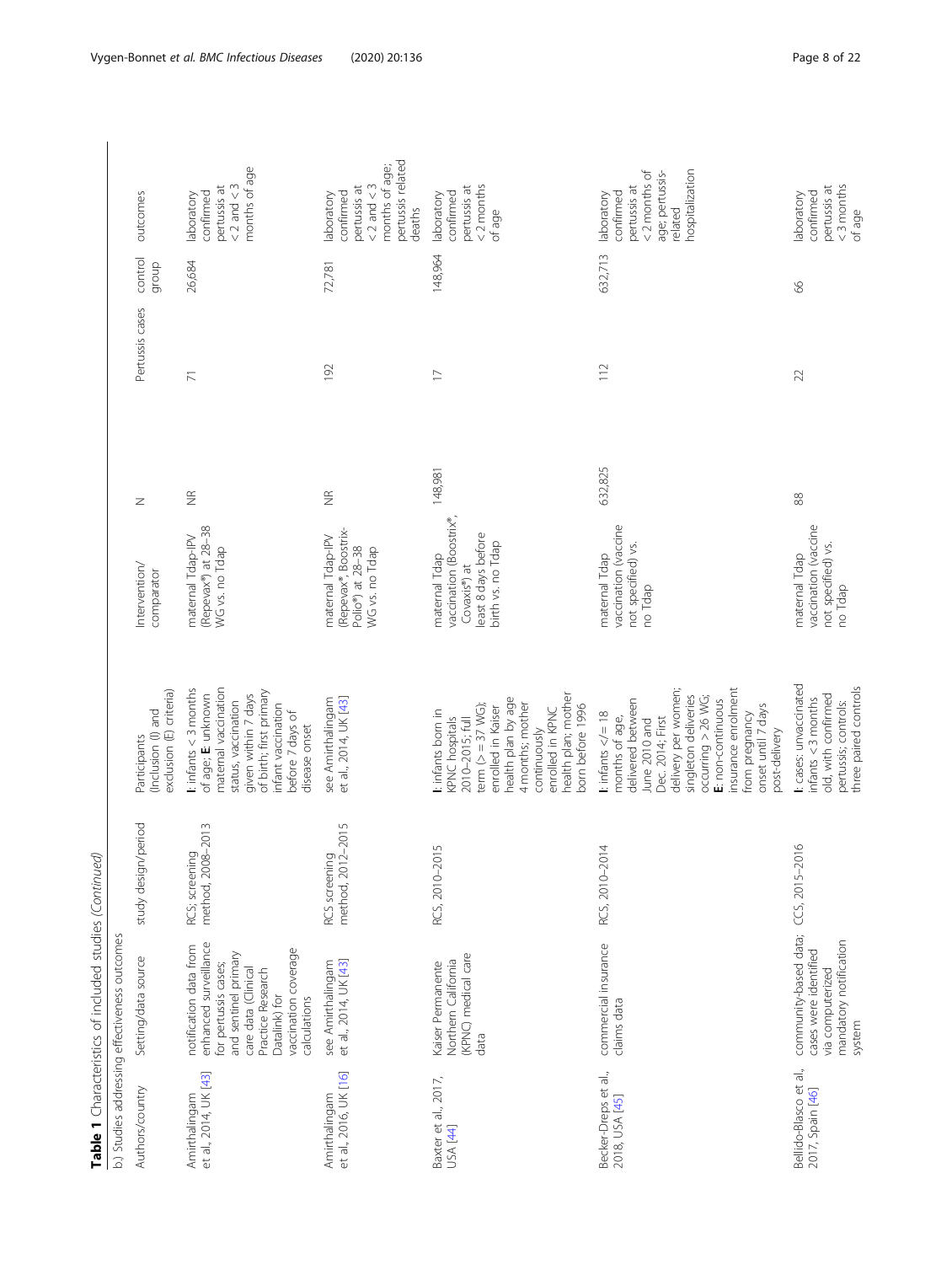|                                                    | Table 1 Characteristics of included studies (Continued)                                                                                                                                         |                                     |                                                                                                                                                                                                                                                                                                                                                                                                            |                                                                                                                   |      |               |               |                                                                                                            |
|----------------------------------------------------|-------------------------------------------------------------------------------------------------------------------------------------------------------------------------------------------------|-------------------------------------|------------------------------------------------------------------------------------------------------------------------------------------------------------------------------------------------------------------------------------------------------------------------------------------------------------------------------------------------------------------------------------------------------------|-------------------------------------------------------------------------------------------------------------------|------|---------------|---------------|------------------------------------------------------------------------------------------------------------|
|                                                    |                                                                                                                                                                                                 |                                     | per case; two controls:<br>family doctor as case;<br>same paediatrician/<br>third control: same<br>maternity clinic as<br>by age (difference<br>less than 15 days)<br>case; controls:<br>unvaccinated                                                                                                                                                                                                      |                                                                                                                   |      |               |               |                                                                                                            |
| Dabrera et al., 2015,<br>England and Wales<br>[47] | community-based data; CCS, 2012-201<br>from the same practice<br>controls were 2 infants<br>via notification system;<br>cases were identified<br>born consecutively<br>after pertussis case     | $\sim$                              | vaccination status of<br>mother; E controls:<br>E infants: aged 28<br>known clinical or<br>weeks, unknown<br>microbiological<br>diagnosis of<br>pertussis                                                                                                                                                                                                                                                  | maternal Tdap-IPV<br>time in pregnancy<br>(Repevax®) at any<br>vs. no Tdap                                        | 113  | 58            | 55            | pertussis at<br><2 months<br>confirmed<br>laboratory<br>ofage                                              |
| Saul et al., 2017,<br>Australia [48]               | the local health district<br>via notification system;<br>in which the case was<br>the maternity clinic of<br>cases were identified<br>controls: infant born<br>+/-3 days as case in<br>notified | $\overline{9}$<br>$CCS, 2015 - 207$ | in the matched case<br>onset of the illness<br>E controls: cough<br>illness within two<br>weeks of the                                                                                                                                                                                                                                                                                                     | component acellular<br>pertussis vaccine vs.<br>maternal Tdap at<br><2 weeks before<br>birth with a 3-<br>no Tdap | 96   | $\frac{8}{4}$ | $\frac{8}{4}$ | pertussis-related<br>hospitalization<br>$<$ 3 months<br>pertussis at<br>confirmed<br>laboratory<br>of age; |
| Skoff et al., 2017,<br>USA [49]                    | cases were identified<br>via surveillance in 6<br>sites; controls were<br>Emerging Infection<br>Program Network<br>hospital-matched                                                             | 4<br>$CCS, 2011 - 201$              | adopted or in foster<br>corresponding case<br>old, residing in the<br>catchment area on<br>237 WG, were not<br>date, were born in<br>live in a residential<br>their cough onset<br>state of residence,<br>controls: pertussis<br>a hospital in their<br>were delivered at<br>diagnosis prior to<br>care, and did not<br>I: infants 22 days<br>the cough onset<br>care facility. E<br>date of the<br>infant | containing vaccine<br>pregnancy vs. no<br>at any time in<br>any pertussis-<br>Tdap                                | 6252 | 240           | 535           | hospitalization<br>age; pertussis-<br><2 months of<br>pertussis at<br>confirmed<br>laboratory<br>related   |
|                                                    |                                                                                                                                                                                                 |                                     | ap-orcine acellular nettiisis vacine. RM birth weight. IMP has menstrual neight NR not reproducing on the Salink School of the Control of the CCS case-control-                                                                                                                                                                                                                                            |                                                                                                                   |      |               |               |                                                                                                            |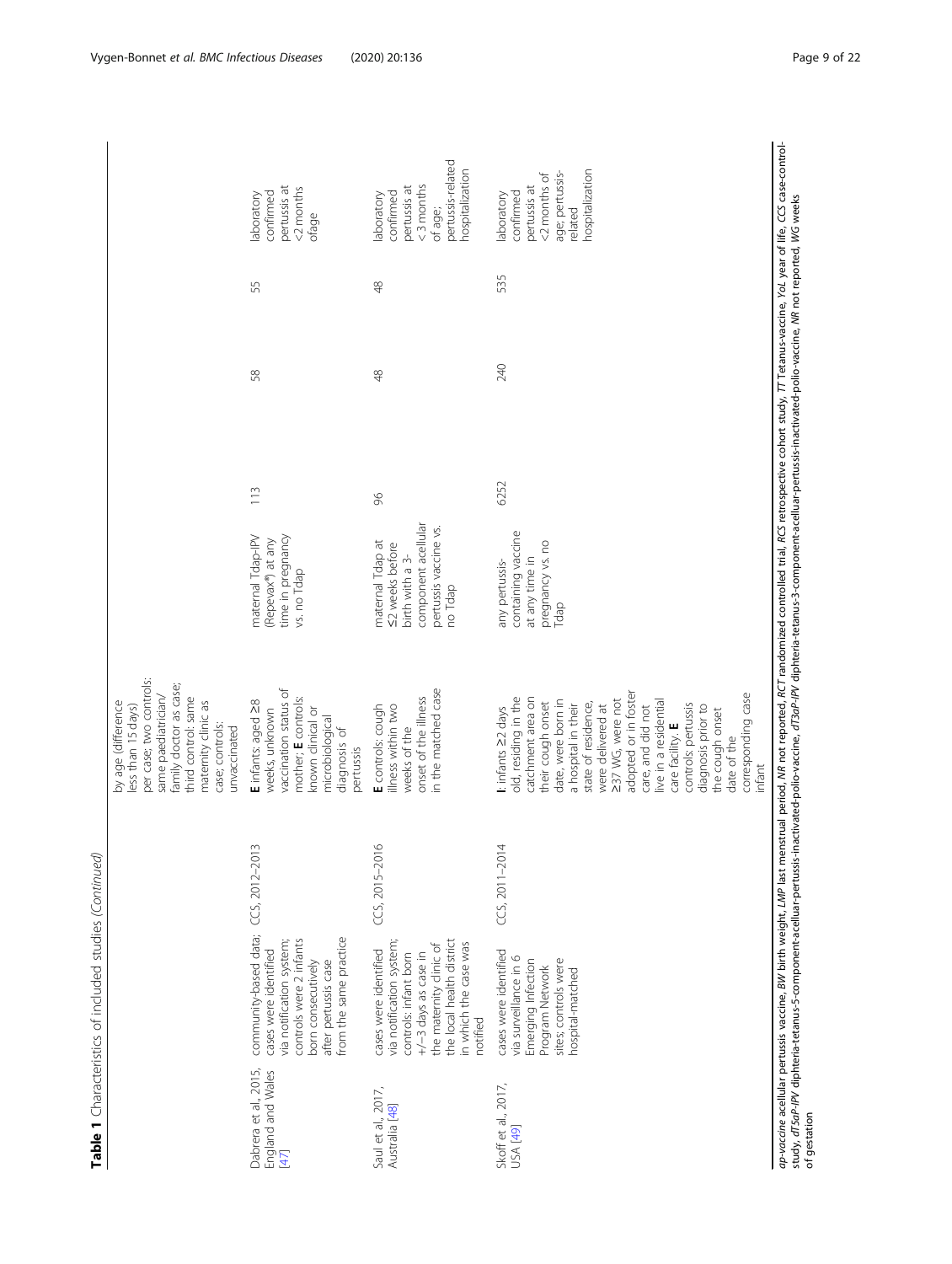| )<br>5 |
|--------|
|        |
| t      |
|        |
|        |
|        |

<span id="page-9-0"></span>

| こしこい                           |                                                                                |            |                                      |                                                                          |                          |                          |                  |                |                          |                    |                                |                                 |
|--------------------------------|--------------------------------------------------------------------------------|------------|--------------------------------------|--------------------------------------------------------------------------|--------------------------|--------------------------|------------------|----------------|--------------------------|--------------------|--------------------------------|---------------------------------|
| Study                          | Outcome definition                                                             | Design     | Intervention/<br>comparison          | WG at vaccination:<br>mean (range)                                       | Tdap-vaccinated<br>dronb |                          |                  | Control group  |                          |                    | Unadjusted estimate<br>(95%Cl) | Adjusted estimate<br>$(95%$ CI) |
|                                |                                                                                |            | qroup                                |                                                                          | $\overline{z}$           | <b>N</b> cases           | S,               | $\mathbb Z$    | $n_{\text{cases}}$       | %                  |                                |                                 |
| Fever                          |                                                                                |            |                                      |                                                                          |                          |                          |                  |                |                          |                    |                                |                                 |
| Hoang et al.,<br>2016 [31]     | Self-reported fever<br>without time limit                                      | <b>RCT</b> | Tdap/TT                              | 25.8 (18-36)                                                             | 52                       |                          | $\overline{0}$   | $\frac{8}{5}$  | $\circ$                  | 0.0                | $\frac{\alpha}{2}$             | $\widetilde{\Xi}$               |
| Munoz, 2014 [30]               | Oral temperature of<br>238° Celsius during<br>7 days after Tdap<br>vaccination | DS<br>R    | Tdap/placebo                         | $30 - 32$                                                                | 33                       |                          | 3.0              | $\overline{1}$ | $\circ$                  | 0.0                | $\widetilde{\Xi}$              | $\widetilde{\Xi}$               |
| Maertens et al.,<br>2016 [15]  | Fever                                                                          | PCS        | Tdap/no Tdap                         | 28.6 (22-33)                                                             | 57                       |                          | $\frac{8}{10}$   | 42             | $\circ$                  | 0.0                | $\widetilde{\Xi}$              | $\widetilde{\Xi}$               |
| Kharbanda et al.,<br>2016 [39] | after Tdap vaccination<br>Medically attended<br>fever during 3 days            | RCS        | Tdap/no Tdap                         | 81.8% ≥20                                                                | 53,885                   | $\overline{\phantom{0}}$ | 0.03             | 109,253        | $\circ$                  | 0.006              | $2.16 (1.65 - 2.83)^a$         | $\widetilde{\Xi}$               |
| Stillbirth                     |                                                                                |            |                                      |                                                                          |                          |                          |                  |                |                          |                    |                                |                                 |
| Hoang et al.,<br>2016 [31]     | Stillbirth                                                                     | ĔД         | Tdap/TT                              | 25.8 (18-36)                                                             | 52                       | $\circ$                  | $\rm ^{0.0}$     | 57             |                          | 2.0                | $\frac{\alpha}{2}$             | $\widetilde{\Xi}$               |
| Berenson et al.,<br>2016 [33]  | Stillbirth                                                                     | RCS        | Tdap/no Tdap                         | $30.3(1-40)$                                                             | 650                      | $\circ$                  | $_{\odot}$       | 1109           | $\overline{\phantom{0}}$ | $\overline{c}$     | $\frac{\alpha}{Z}$             | $\widetilde{\Xi}$               |
| Donegan et al.,<br>2014 [36]   | 14 days of vaccination<br>after 24 WG within<br>Intrauterine death             | RCS        | Tdap-IPV/no Tdap                     | $31(29-35)$                                                              | 13,371                   | S                        | $\overline{0}$   | 13,371         | (expected)<br>72         | $\overline{\circ}$ | $0.69$ $(0.23 - 1.62)$         | $\widetilde{\Xi}$               |
|                                | vaccination to delivery<br>Intrauterine death<br>after 24 WG from              |            |                                      | 33 (30-36)                                                               | 6185                     | $\supseteq$              | $\overline{0}$   | 18,523         | $42$                     | $0.\overline{3}$   | $0.85(0.44 - 1.61)$            | $\widetilde{\Xi}$               |
| Morgan et al.,<br>2015 [41]    | Stillbirth                                                                     | RCS        | Tdap 232 WG/no<br>Tdap               | $\geq 32$                                                                | 7152                     | 25                       | $0.\overline{3}$ | 226            | $\overline{\phantom{0}}$ | $\ddot{\theta}$    | $0.79$ $(0.11 - 5.85)^b$       | $\frac{\alpha}{2}$              |
| Shakib et al.,<br>2013 [42]    | Stillbirth                                                                     | RCC        | prepartal/no Tdap<br>Tdap 3-280 days | 87 (63%) 1st, 24 (17%)<br>2nd, 27 (20%) 3rd<br>trimester                 | 138                      | $\circ$                  | $\overline{0}$ . | 552            | $\sqrt{2}$               | 0.9%               | $0.36$ $(0.02 - 6.54)^b$       | $\frac{\alpha}{2}$              |
| Neonatal death                 |                                                                                |            |                                      |                                                                          |                          |                          |                  |                |                          |                    |                                |                                 |
| Morgan et al<br>2015 [41]      | Not defined                                                                    | RCS        | $232$ WG/no<br>Tdap<br>Tdap          | $232$ WG                                                                 | 7152                     | $\sim$                   | 0.028            | 226            | $\circ$                  | $\circ$            | $0.16$ $(0.01 - 3.31)^b$       | $\frac{\alpha}{2}$              |
| Donegan et al.,<br>2014 [36]   | Neonatal death within<br>7 days of delivery                                    | RCS        | Tdap-IPV/no Tdap                     | 33 (30-36)                                                               | 6185                     | $\sim$                   | 0.032            | 18,523         | $\circ$                  | 0.032              | $1.00(0.20 - 4.95)$            | $\frac{\alpha}{2}$              |
| Preterm birth                  |                                                                                |            |                                      |                                                                          |                          |                          |                  |                |                          |                    |                                |                                 |
| Berenson et al.,<br>2016 [33]  | 37 WG<br>$\vee$                                                                | RCS        | Tdap/no Tdap                         | $30.3(1-40)$                                                             | 1109                     | 58                       | 5.2              | 650            | 59                       | $\overline{9}$ .   | $0.77(0.64 - 0.93)^{a}$        | $0.68(0.45 - 1.03)$             |
| Kharbanda et al.,<br>2014 [38] | $< 37$ WG                                                                      | RCS        | Tdap in any WG/no<br>Tdap            | 2.014 (7.7%) 1st, 10.936<br>(41.7%) 2nd, 13.280<br>(50.6%) 3rd trimester | 26,229                   | 1.527                    | 63               | 97,265         | 7544                     | 78                 | 1.01 (0.95-1.06)               | 1.03 (0.97-1.09)                |
|                                |                                                                                |            | Tdap 27–36 WG/<br>no Tdap            |                                                                          | 11,351                   | 602                      | 5.3              | 97,265         | 7544                     | 7.8                | $0.88$ $(0.81 - 0.96)$         | $0.88(0.80 - 0.95)$             |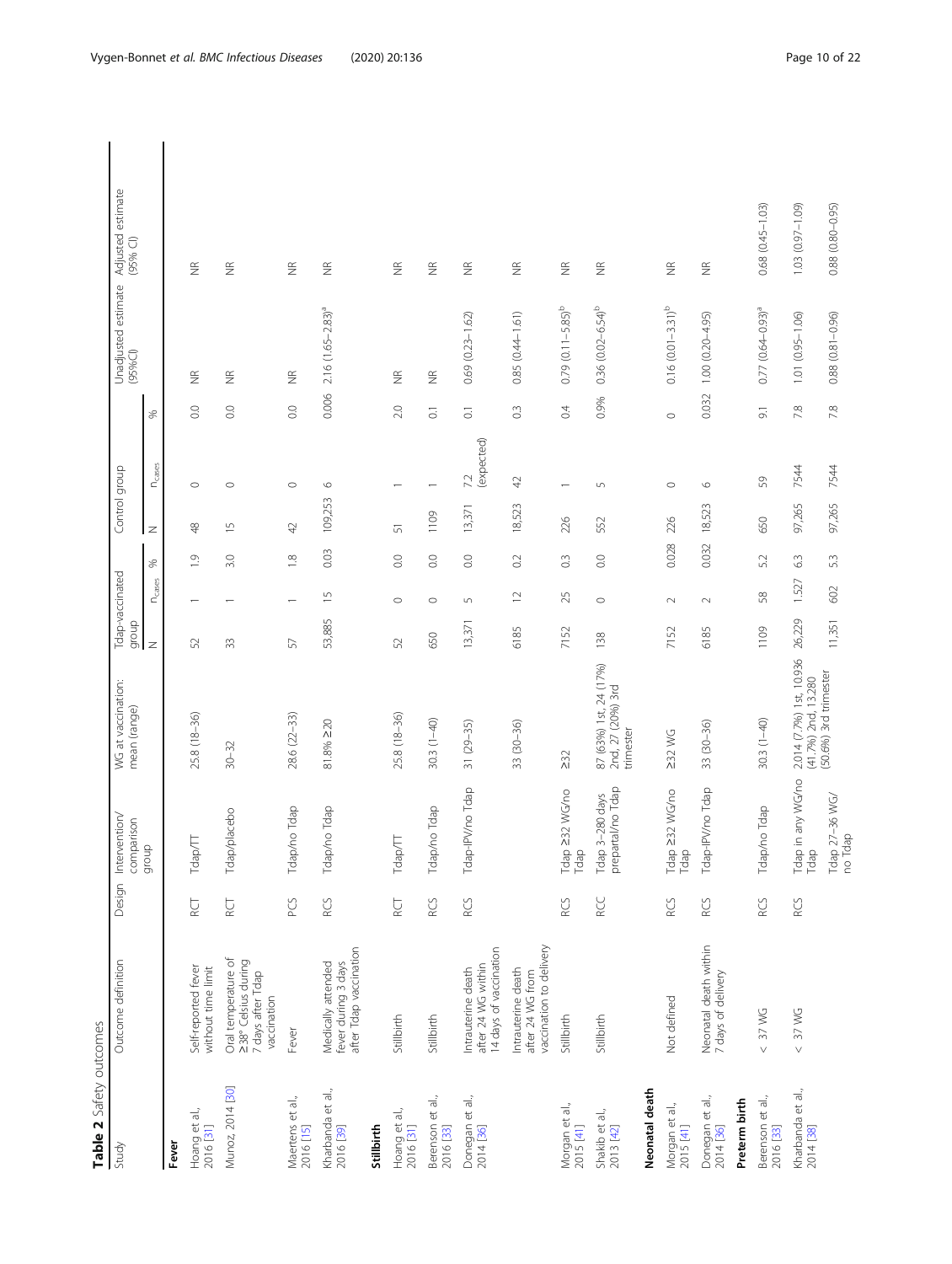|                               | Table 2 Safety outcomes (Continued)                       |            |                                          |                                                            |                          |                    |                  |                |                          |                |                                   |                                                    |
|-------------------------------|-----------------------------------------------------------|------------|------------------------------------------|------------------------------------------------------------|--------------------------|--------------------|------------------|----------------|--------------------------|----------------|-----------------------------------|----------------------------------------------------|
| Study                         | Outcome definition                                        | Design     | Intervention/<br>comparison              | WG at vaccination:<br>mean (range)                         | Tdap-vaccinated<br>dnoib |                    |                  | Control group  |                          |                | Unadjusted estimate<br>(95%Cl)    | Adjusted estimate<br>$(95%$ Cl)                    |
|                               |                                                           |            | $\Omega$<br>noib                         |                                                            | $\overline{z}$           | N <sub>cases</sub> | ℅                | Z              | <b>N</b> cases           | ℅              |                                   |                                                    |
| Layton et al.,<br>2017 [40]   | Not defined;                                              | RCS        | Tdap/no Tdap                             | < 27                                                       | 25,037                   | 2.593              | 10.4             | 871,177        | 66,968                   | 7.7            | $1.37(1.32 - 1.43)^{a}$           | $\frac{\alpha}{2}$                                 |
|                               | presumably<br>$<$ 37 WG                                   |            |                                          | $\geq$                                                     | 123,780                  | 6.154              | 5.0              | 871,177        | 66,968                   | 7.7            | $0.66~(0.64 - 0.68)^a$            | $\widetilde{\Xi}$                                  |
| Shakib et al.,<br>2013 [42]   | $< 37$ WG                                                 | <b>RCC</b> | Tdap 3-280 days<br>antepartum/no<br>Tdap | (20%) 3rd trimester<br>87 (63%) 1st, 24<br>$(17%)$ 2nd, 27 | 134                      | $\infty$           | 6.0              | 505            | 38                       | 7.5            | $0.78$ $(0.36 - 1.71)^b$          | $\frac{\alpha}{2}$                                 |
| Munoz et al.,<br>2014 [30]    | $< 37$ WG                                                 | ă          | Tdap/placebo                             | $30 - 32$                                                  | 33                       | $\infty$           | $\overline{9}$ . | $\overline{5}$ |                          | 67             | $1.50(0.14 - 15.67)$ <sup>b</sup> | $\frac{\alpha}{2}$                                 |
| Griffin et al.,<br>2018 [37]  | Premature birth ICD-<br>10-AM O60.1.3; birth<br>$< 37$ WG | RCS        | Tdap 28-38 WG/<br>dap<br>$\overline{e}$  | 33. IQR: 30-35                                             | 8178                     | 297                | 3.6              | 60,372         | 2829                     | 4.7            | $0.74(0.66 - 0.84)$               | $0.72(0.63 - 0.83)$                                |
| Morgan et al.,<br>2015 [41]   | $< 37$ WG                                                 | RCS        | Tdap at 232 WG/<br>dap<br>$\overline{e}$ | 232                                                        | 7152                     | 427                | 5.9              | 226            | $\overline{27}$          | 11.9           | $0.47(0.31 - 0.71)^b$             | $\widetilde{\Xi}$                                  |
| Hoang et al.,<br>2016 [31]    | Not defined                                               | ă          | Tdap/ $\Pi$                              | 25.8 (18-36)                                               | 52                       | $\circ$            | 0.0              | 5              | $\overline{\phantom{0}}$ | 2.0            | $\frac{\alpha}{2}$                | $\frac{\alpha}{2}$                                 |
| DeSilva et al.,<br>2017 [35]  | $<$ 34 WG                                                 | RCS        | Tdap in any WG/<br>dap<br>ี้<br>2        | 51% 27-36                                                  | 45,008                   | 426                | 0.9              | 152,556        | 2711                     | $\frac{8}{10}$ | $0.59(0.54 - 0.65)^{a}$           | $\widetilde{\Xi}$                                  |
| Halperin et al.,<br>2018 [32] | MedDRA version<br>19.0 - definition                       | ĔД         | Tdap/Td                                  | 34.5 (32.6-35.6)                                           | 134                      | $\sim$             | $\overline{-}$   | 138            |                          | $\overline{C}$ | 2.06 (0.19-22.45)                 | $\widetilde{\Xi}$                                  |
| Low birth weight              |                                                           |            |                                          |                                                            |                          |                    |                  |                |                          |                |                                   |                                                    |
| Berenson et al.,              | LBW: < 2500g                                              | RCS        | Tdap/no Tdap                             | $30.3(1-40)$                                               | 1109                     | 5                  | 55               | 650            | SS,                      | $\overline{9}$ | $\frac{\alpha}{2}$                | $0.76(0.51 - 1.14)$                                |
| 2016 [33]                     | VLBW: < 1500 g                                            |            |                                          |                                                            | 1109                     | $\sim$             | $\Box$           | 650            | $\overline{C}$           | $\frac{3}{2}$  | $\frac{\alpha}{2}$                | $0.24(0.05 - 1.20)$                                |
| Griffin et al.,<br>2018 [37]  | Intrauterine growths<br>retardation (ICD10-<br>AM O36.5)  | RCS        | Tdap 28-38 WG/<br>Tdap<br>$\overline{e}$ | 33. IQR: 30-35                                             | 8178                     | 401                | 4.9              | 60,372         | 2916                     | 4.8            | $0.94(0.84 - 1.04)$               | $0.92(0.82 - 1.04)$                                |
| Donegan et al.,<br>2014 [36]  | Intrauterine growths<br>retardation/LBW<br>< 2500g        | RCS        | Tdap-IPV/no Tdap                         | 33 (30-36)                                                 | 6185                     | 126                | 2.0              | 18,523         | 311                      | $\Box$         | 1.20 (0.98-1.48)                  | $\frac{\alpha}{2}$                                 |
| Neonatal sepsis               |                                                           |            |                                          |                                                            |                          |                    |                  |                |                          |                |                                   |                                                    |
| Layton et al.,<br>2017 [40]   | newborn during<br>Sepsis in the                           | RCS        | Tdap/no Tdap                             | $<$ 27 WG                                                  | 16,322                   | 394                | 2.41             | 543,906        | 13,187                   | 2.27           | $1.07(0.97 - 1.18)$               | $0.89(0.81 - 0.99)^c$ 0.91<br>$(0.81 - 1.02)^d$    |
|                               | 30 days after birth                                       |            |                                          | $227$ WG                                                   | 80,217                   | 1.774              | 1.84             | 543,906        | 13,187                   | 2.27           | 0.81 (0.77-0.85)                  | $0.83$ $(0.79 - 0.88)^c$ 0.89<br>$(0.84 - 0.94)^d$ |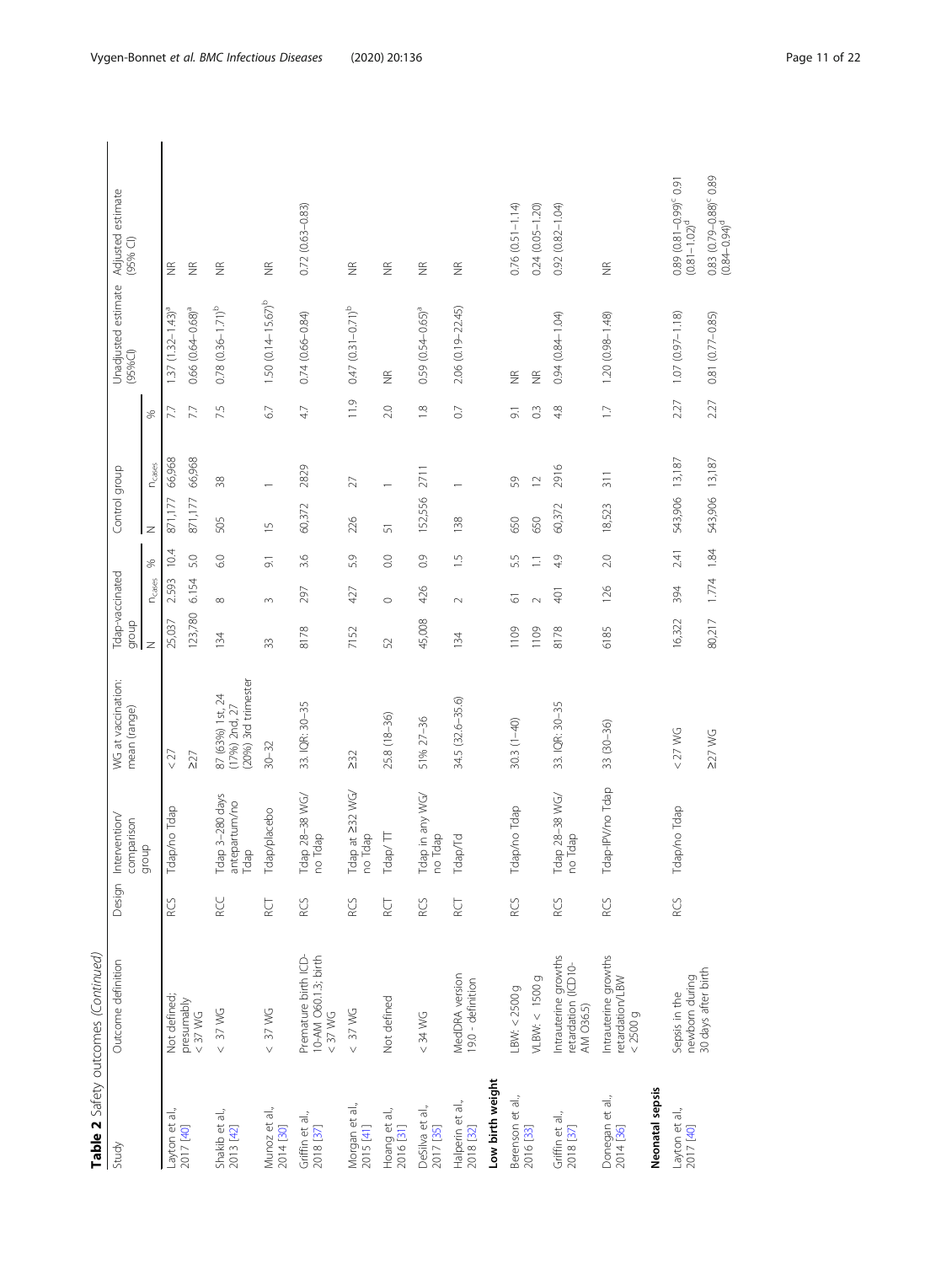|                                | Table 2 Safety outcomes (Continued)                                                                                                                 |            |                                        |                                                                          |                          |                   |                  |               |                    |                    |                                |                                                                    |
|--------------------------------|-----------------------------------------------------------------------------------------------------------------------------------------------------|------------|----------------------------------------|--------------------------------------------------------------------------|--------------------------|-------------------|------------------|---------------|--------------------|--------------------|--------------------------------|--------------------------------------------------------------------|
| Study                          | Outcome definition                                                                                                                                  | Design     | Intervention/<br>comparison            | WG at vaccination:<br>mean (range)                                       | Tdap-vaccinated<br>dronb |                   |                  | Control group |                    |                    | Unadjusted estimate<br>(95%Cl) | Adjusted estimate<br>(95% Cl)                                      |
|                                |                                                                                                                                                     |            | $\Omega$<br>group                      |                                                                          | $\overline{z}$           | $n_{\text{case}}$ | S,               | $\mathbb Z$   | $n_{\text{cases}}$ | S,                 |                                |                                                                    |
|                                | Admission to newborn intensive care unit                                                                                                            |            |                                        |                                                                          |                          |                   |                  |               |                    |                    |                                |                                                                    |
| Layton et al.,<br>2017 [40]    | Admission to newborn<br>intensive care unit                                                                                                         | RCS        | Tdap/no Tdap                           | $<$ 27 WG                                                                | 16,322                   | 1.458             | 8.93             | 543,906       | 42,904             | 739                | 1.22 (1.16. 1.29)              | 0.93 (0.88-0.98) <sup>c</sup> 0.95<br>$(0.89 - 0.1)^d$             |
|                                | during 30 days after birth                                                                                                                          |            |                                        | $227$ WG                                                                 | 80,217                   | 6996              | 7.25             | 543,906       | 42,904             | 7.39               | $0.98$ $(0.96 - 1.01)$         | 0.97 (0.95-1.00) <sup>c</sup> 1.00<br>$(0.97 - 1.03)$ <sup>d</sup> |
| Berenson et al.,<br>2016 [33]  | Not defined                                                                                                                                         | RCS        | Tdap/no Tdap                           | $30.3(1-40)$                                                             | 1109                     | 103               | 9.3              | 650           | 86                 | 13.2               | $\widetilde{\Xi}$              | $0.78(0.56 - 1.08)$                                                |
| Preeclampsia and eclampsia     |                                                                                                                                                     |            |                                        |                                                                          |                          |                   |                  |               |                    |                    |                                |                                                                    |
| Griffin et al.,<br>2018 [37]   | (ICD10-AM 013-016)<br>Hypertension                                                                                                                  | RCS        | Tdap in 28–38<br>WG/no Tdap<br>no Tdap | 33. IQR: 30-35                                                           | 8178                     | 262               | 3.2              | 60.372        | 1484               | 2.5                | 1.20 (1.05-1.37)               | $1.02(0.88 - 1.19)$                                                |
|                                | (ICD10-AM O14.09)<br>Preeclampsia                                                                                                                   |            |                                        |                                                                          |                          | 133               | $\frac{6}{1}$    |               | 1007               | 2.5                | $(0.75 - 1.09)$<br>0.91        | $0.85(0.69 - 1.04)$                                                |
|                                | Severe preeclampsia<br>$(1500 - AM)$                                                                                                                |            |                                        |                                                                          |                          | 26                | $0.\overline{3}$ |               | 271                | 0.4                | 0.67 (0.45-1.00)               | $0.61(0.39 - 0.94)$                                                |
| Layton et al.,<br>2017 [40]    | Preeclampsia/eclampsia<br>(642.4x-642.8x)ICD-9                                                                                                      | RCS        | Tdap/no Tdap                           | <27                                                                      | 25,037                   | 1.096             | 4.38             | 871,177       | 40,930             | 4.4                | $1.00(0.94 - 1.06)$            | 0.99 (0.93-1.05) <sup>c</sup> 1.05<br>$(0.99 - 1.12)^d$            |
|                                | 7 days pre- and up to<br>codes 624.xx during<br>30 days postpartum                                                                                  |            |                                        | $\geq$                                                                   | 123,780                  | 5.248             | 4.24             | 871,177       | 40,930             | 44                 | 0.96 (0.94-0.99)               | $0.90 (0.87 - 0.93)^c 0.96$<br>$(0.94 - 0.99)^d$                   |
| Kharbanda et al.,<br>2014 [38] | Preeclampsia or eclampsia<br>(ICD642.3x). Hypertension<br>Gestational hypertension<br>(ICD642.4x-642.8x); onset<br>in pregnancy (ICD642.9)<br>220WG | RCS        | Tdap<20 WG/no<br>Tdap                  | 2.014 (7.7%) 1st, 10.936<br>(41.7%) 2nd, 13.280<br>(50.6%) 3rd trimester | 6083                     | 497               | 82               | 97,265        | 7736               | 8.0                | $1.03(0.94 - 1.12)$            | 1.09 (0.99-1.20)                                                   |
| Donegan et al.,<br>2014 [36]   | pregnancy from primary<br>care general practice<br>Not defined; clinical<br>diagnoses during<br>databases                                           | RCS        | Tdap-IPV/no Tdap                       | 33 (30-36)                                                               | 6185                     | 22                | $\overline{0}$   | 18,523        | 54                 | $0.\overline{3}$   | $1.22(0.74 - 2.01)$            | $\frac{\alpha}{2}$                                                 |
| Halperin et al.,<br>2018 [32]  | version 19.0-definition)<br>Preeclampsia (MedDRA                                                                                                    | <b>RU</b>  | Tdap/Td                                | 34.5 (32.6-35.6)                                                         | 134                      |                   | $\overline{C}$   | 138           | $\sim$             | $\overline{4}$     | 0.51 (0.05-5.61)               | $\widetilde{\Xi}$                                                  |
| Maertens et al.,               | Preeclampsia                                                                                                                                        | <b>PCS</b> | Tdap/no<br>Tdap                        | 28.6 (22-33)                                                             | 57                       | 4                 | 7.0              | $\frac{4}{7}$ |                    | 24                 | $1.40(0.88 - 2.25)^{a}$        | $\widetilde{\Xi}$                                                  |
| 2016 [15]                      | Hypertension                                                                                                                                        |            |                                        |                                                                          | 57                       | $\sim$            | 3.5              | 41            |                    | 24                 | $1.15 (0.51 - 2.61)^a$         | $\widetilde{\Xi}$                                                  |
|                                | Preeclampsia or<br>hypertension                                                                                                                     |            |                                        |                                                                          | 57                       | $\circ$           | 10.5             | $\pm$         | $\sim$             | 4.9                | $(0.85 - 2.05)^{a}$<br>1.32    | $\widetilde{\Xi}$                                                  |
| Malformations                  |                                                                                                                                                     |            |                                        |                                                                          |                          |                   |                  |               |                    |                    |                                |                                                                    |
| Hoang et al.,<br>2016 [31]     | reported in results<br>Not defined. Not<br>section                                                                                                  | <b>RC</b>  | Tdap/TT                                | 25.8 (18-36)                                                             | 52                       | $\circ$           | 0.0              | \$            | $\circ$            | $_{\odot}^{\rm O}$ | $\widetilde{\Xi}$              | $\widetilde{\Xi}$                                                  |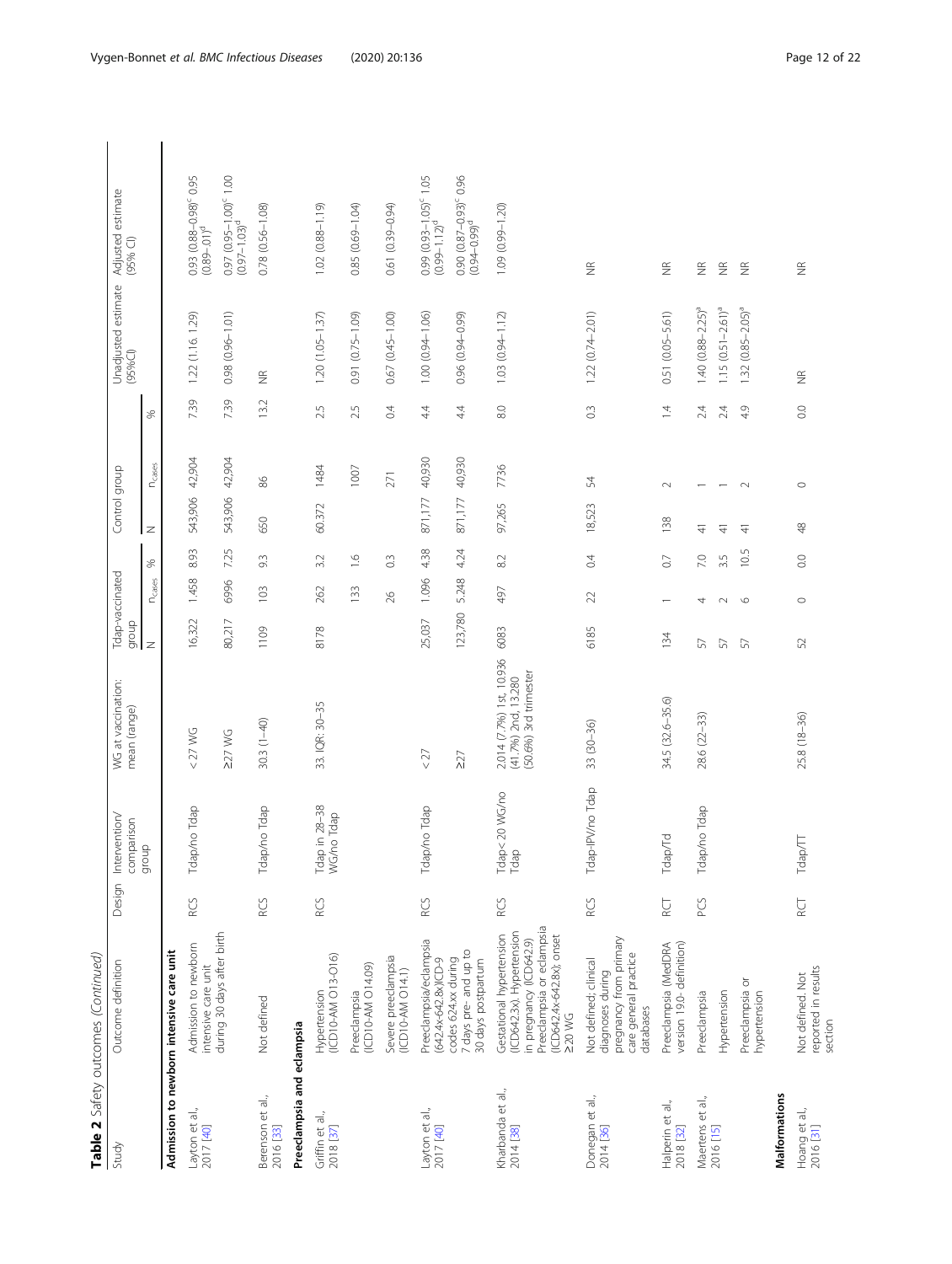|                                 | Table 2 Safety outcomes (Continued)                                                                                                                                                   |          |                                      |                                               |                  |                          |                 |                    |                    |                |                                            |                                            |  |
|---------------------------------|---------------------------------------------------------------------------------------------------------------------------------------------------------------------------------------|----------|--------------------------------------|-----------------------------------------------|------------------|--------------------------|-----------------|--------------------|--------------------|----------------|--------------------------------------------|--------------------------------------------|--|
| Study                           | Outcome definition                                                                                                                                                                    | Design   | Intervention/<br>comparison          | WG at vaccination:<br>mean (range)            | droib            | Tdap-vaccinated          |                 | Control group      |                    |                | Unadjusted estimate<br>$(95%$ CI)          | Adjusted estimate<br>$(95%$ CI)            |  |
|                                 |                                                                                                                                                                                       |          | dnoib                                |                                               | $\overline{z}$   | $n_{\text{cases}}$       | S,              | $\overline{z}$     | $n_{\text{cases}}$ | S,             |                                            |                                            |  |
| Munoz et al.,<br>2014 [30]      | Not defined                                                                                                                                                                           | RCT<br>R | Tdap/placebo                         | $30 - 32$                                     | 33               | $\overline{\phantom{0}}$ | 3.0             | $\overline{1}$     | $\sim$             | 13.3           | $0.2(0.02 - 2.44)^b$                       | $\frac{\alpha}{2}$                         |  |
| Berenson et al.,<br>2016 [33]   | the Centers for Disease<br>Control and Prevention<br>Ten most commonly<br>defects reported by<br>encountered birth                                                                    | RCS      | Tdap/no Tdap                         | $30.3(1-40)$                                  | 1109             | $\approx$                | $\frac{6}{1}$   | 650                | $\overline{1}$     | 23             | $\widetilde{\Xi}$                          | $0.80(0.38 - 1.67)$                        |  |
| DeSilva et al.,<br>2016 [34]    | Diagnostic codes for<br>any structural birth<br>defect, diagnosed<br>during first YOL                                                                                                 | RCS      | Tdap/no Tdap                         | 27-36 (50%)<br>any WG                         | 41,654<br>20,568 | 2816<br>1435             | 6.8<br>7.0      | 282,809<br>120,097 | 17,422<br>8367     | 6.2<br>7.0     | $1.09(1.05 - 1.14)$<br>$1.00(0.95 - 1.06)$ | $0.98(0.94 - 1.03)$<br>$1.02(0.96 - 1.08)$ |  |
|                                 | Diagnostic codes for                                                                                                                                                                  |          |                                      | any WG                                        | 41,654           | 717                      | $\overline{11}$ | 282,809            | 4521               | $\frac{6}{1}$  | $1.08(1.00 - 1.17)$                        | $1.06(0.98 - 1.16)$                        |  |
|                                 | selected major structural<br>spina bifida (741.0x and<br>741.9x); encephalocele,<br>etc., diagnosed during<br>birth defects: such as<br>first YOL                                     |          |                                      | 27-36 (50%)                                   | 20,568           | 356                      | $\Box$          | 120,097            | 1920               | 1.60           | $1.08(0.97 - 1.21)$                        | $1.09(0.97 - 1.23)$                        |  |
|                                 | Diagnostic codes for                                                                                                                                                                  |          |                                      | any WG                                        | 41,654           | 38                       | 0.09            | 282,809            | 348                | 0.12           | $0.74(0.53 - 1.04)$                        | $0.86(0.60 - 1.24)$                        |  |
|                                 | microcephaly, diagnosed<br>during first YOL                                                                                                                                           |          |                                      | 27-36 WG (50%)                                | 20,568           | $\overline{21}$          | 0.10            | 120,097            | 146                | 0.12           | $0.84(0.53 - 1.33)$                        | $1.01(0.63 - 1.61)$                        |  |
| Maertens et al.,<br>2016 [15]   | Not defined                                                                                                                                                                           | RCS      | Tdap/no Tdap                         | 28.6 (22-33)                                  | 57               | $\circ$                  | $_{\odot}$      | $\overline{4}$     | $\circ$            |                | $\widetilde{\Xi}$                          | $\frac{\alpha}{2}$                         |  |
| Morgan et al.,<br>2015 [41]     | Major malformations                                                                                                                                                                   | RCS      | Tdap 232 WG/<br>dap<br>$\frac{1}{2}$ | $232$ WG                                      | 7152             | $\frac{8}{4}$            | $\overline{12}$ | 226                | $\sim$             | $\bar{\omega}$ | $0.88$ $(0.28 - 2.82)^b$                   | $\widetilde{\Xi}$                          |  |
| Chorioamnionitis                |                                                                                                                                                                                       |          |                                      |                                               |                  |                          |                 |                    |                    |                |                                            |                                            |  |
| Berenson et al., 2016<br>$[33]$ | Physician's diagnosis in<br>medical file AND fever<br>≥38°C AND ≥1 of the<br>discharge or maternal<br>following symptoms:<br>malodorous vaginal<br>uterine tenderness,<br>eucocytosis | RCS      | no Tdap<br>Tdap in any<br>WG/no Tdap | $30.3(1-40)$                                  | 1.109            | $\overline{3}9$          | 3.5             | 650                | $\overline{4}$     | 2.2            | $\frac{\alpha}{2}$                         | 1.53 (0.80-2.90)                           |  |
| Kharbanda et al.,<br>2014 [38]  | diagnosis during stay<br>ICD-9 code 658.41 as                                                                                                                                         | RCS      | WG/no Tdap<br>in any<br>Tdap         | 2014 (7.7%) 1st, 10,936<br>(41.7%) 2nd 13,280 | 26,229           | 1596                     | $\overline{61}$ | 97,265             | 5329               | 5.5            | 1.11 (1.05-1.17)                           | $1.19(1.13 - 1.26)$                        |  |
|                                 | in birth clinic                                                                                                                                                                       |          | Tdap during 27-36<br>WG/no Tdap      | (50.6%) 3rd trimester                         | 11,351           | 637                      | 5.6             | 97,265             | 5329               | 55             | $1.02(0.95 - 1.11)$                        | $1.11(1.03 - 1.21)$                        |  |

Vygen-Bonnet et al. BMC Infectious Diseases (2020) 20:136 example 3 and 22 Page 13 of 22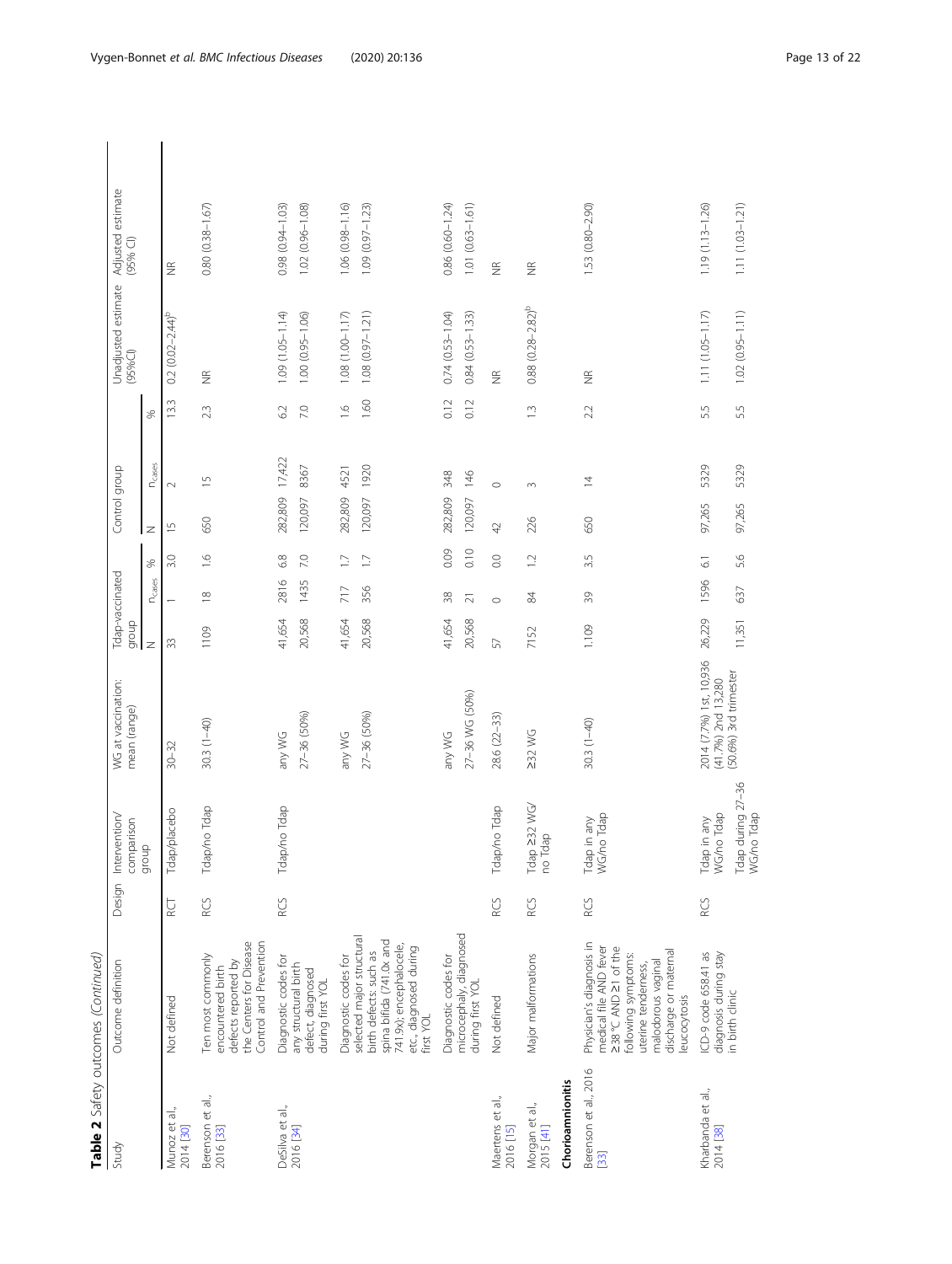| Table 2 Safety outcomes (Continued) | $(95%$ Cl)                                          |                | $1.23$ $(1.16 - 1.31)$ <sup>c</sup> $1.19$<br>$(1.11 - 1.28)$ <sup>d</sup> | $1.14(1.10 - 1.18)^{c}$ 1.11<br>$(1.07 - 1.15)^d$ | $1.23(1.17 - 1.28)$                            | $.20(1.14 - 1.28)$              | $1.10(0.70 - 1.75)$             | $\frac{\alpha}{2}$                                                                                |
|-------------------------------------|-----------------------------------------------------|----------------|----------------------------------------------------------------------------|---------------------------------------------------|------------------------------------------------|---------------------------------|---------------------------------|---------------------------------------------------------------------------------------------------|
|                                     | Unadjusted estimate Adjusted estimate<br>$(95%$ CI) |                | $1.45(1.37 - 1.55)$                                                        | $1.35(1.31 - 1.40)$                               | $\frac{\alpha}{2}$                             | $\frac{\alpha}{2}$              | $0.89(0.59 - 1.34)$             | $1.51 (0.77 - 2.96)^b$                                                                            |
|                                     |                                                     | S              | 27                                                                         | 27                                                | 52                                             | 53                              | $\frac{3}{2}$                   | $\frac{40}{5}$                                                                                    |
|                                     | Control group                                       | <b>N</b> cases | 871,177 25,149                                                             | 871,177 25,149                                    | 7970                                           | 7109                            | 198                             | Ō                                                                                                 |
|                                     |                                                     | z              |                                                                            |                                                   | 152,556                                        | 133,882                         | 60,372                          | 26                                                                                                |
|                                     |                                                     | S              | 3.93                                                                       |                                                   | 64                                             | 1430 6.3                        | $0.\overline{3}$                | 5.9                                                                                               |
|                                     | Tdap-vaccinated                                     | <b>N</b> cases | 984                                                                        | 123,780 4529 3.66                                 | 2.883                                          |                                 | 26                              | 421                                                                                               |
|                                     | dronb                                               | Z              | 25,037                                                                     |                                                   | 45,008                                         | 22,772                          | 8178                            | 7152                                                                                              |
|                                     | WG at vaccination:<br>mean (range)                  |                | $27$                                                                       | $\geq$                                            | 51% 27-36                                      |                                 | 33. IQR: 30-35                  | $\geq$ 32                                                                                         |
|                                     | Intervention/<br>comparison<br>dionb                |                | Tdap/no Tdap                                                               |                                                   | Tdap at any WG/<br>no Tdap                     | Tdap during 27-36<br>WG/no Tdap | Tdap during 28-38<br>WG/no Tdap | Tdap ≥32 WG/no<br>Tdap                                                                            |
|                                     | Design                                              |                | RCS                                                                        |                                                   | RCS                                            |                                 | RCS                             | RCS                                                                                               |
|                                     | Outcome definition                                  |                | CD-9762.7.658.4.658.4x<br>coded for mother or                              | newborn during stay in<br>birth clinic            | CD-9 code 658.41 from<br>maternal medical file | during stay in birth clinic     | CD-10-AM 041.1                  | Not defined. Extracted<br>pregnancy, birth and<br>from data base with<br>nformation on<br>newborn |
|                                     | Study                                               |                | Layton et al.,<br>2017 [40]                                                |                                                   | DeSilva et al.,<br>2017 [35]                   |                                 | Griffin et al.,<br>2018 [37]    | Morgan et al.,<br>2015 [41]                                                                       |

*CD* international classification of disease, *LBW* low birth weight, MedDRA Medical Dictionary for Regulatory Activities, MR not reported, PCS prospective cohort study, RCS retrospective cohort study RCT<br>randomized contro ICD international classification of disease, LBW low birth weight, MedDRA Medical Dictionary for Regulatory Activities, NR not reported, PCS prospective cohort study, RCS retrospective cohort study RCT randomized controlled trial, Tdap tetanus-diphtheria-acellular pertussis vaccine, VLBW very low birth weight, WG week of gestation, YOL year of life acalculated using STATA (csi command; (Cornfield method for the calculation of confidence intervals)

bfrom McMillan et al., 2017

'adjusted for: maternal age, year of birth, maternal hospital stays and ambulatory consultations, other insured children, US region, living in a statistical metropolitan area of the USA, undergone prenatal cadjusted for: maternal age, year of birth, maternal hospital stays and ambulatory consultations, other insured children, US region, living in a statistical metropolitan area of the USA, undergone prenatal obstertic blood test, undergone sonography, hypertension, diabetes, gestational diabetes, impaired kidney function, lupus, taking antihypertensive medication, taking antidiabetic medication, taking<br>antidepressive therapy, obstetric blood test, undergone sonography, hypertension, diabetes, gestational diabetes, impaired kidney function, lupus, taking antidiabetic medication, taking antidiabetic medication, taking antidiabetic medication, tak antidepressive therapy, taking antibiotics<br><sup>d</sup>Propensity score (PS) estimated for Tdap receipt by logistic regression and use of maternal characteristics and transformed into "stabilized inverse probability of treatment we

 $\begin{array}{c} \hline \end{array}$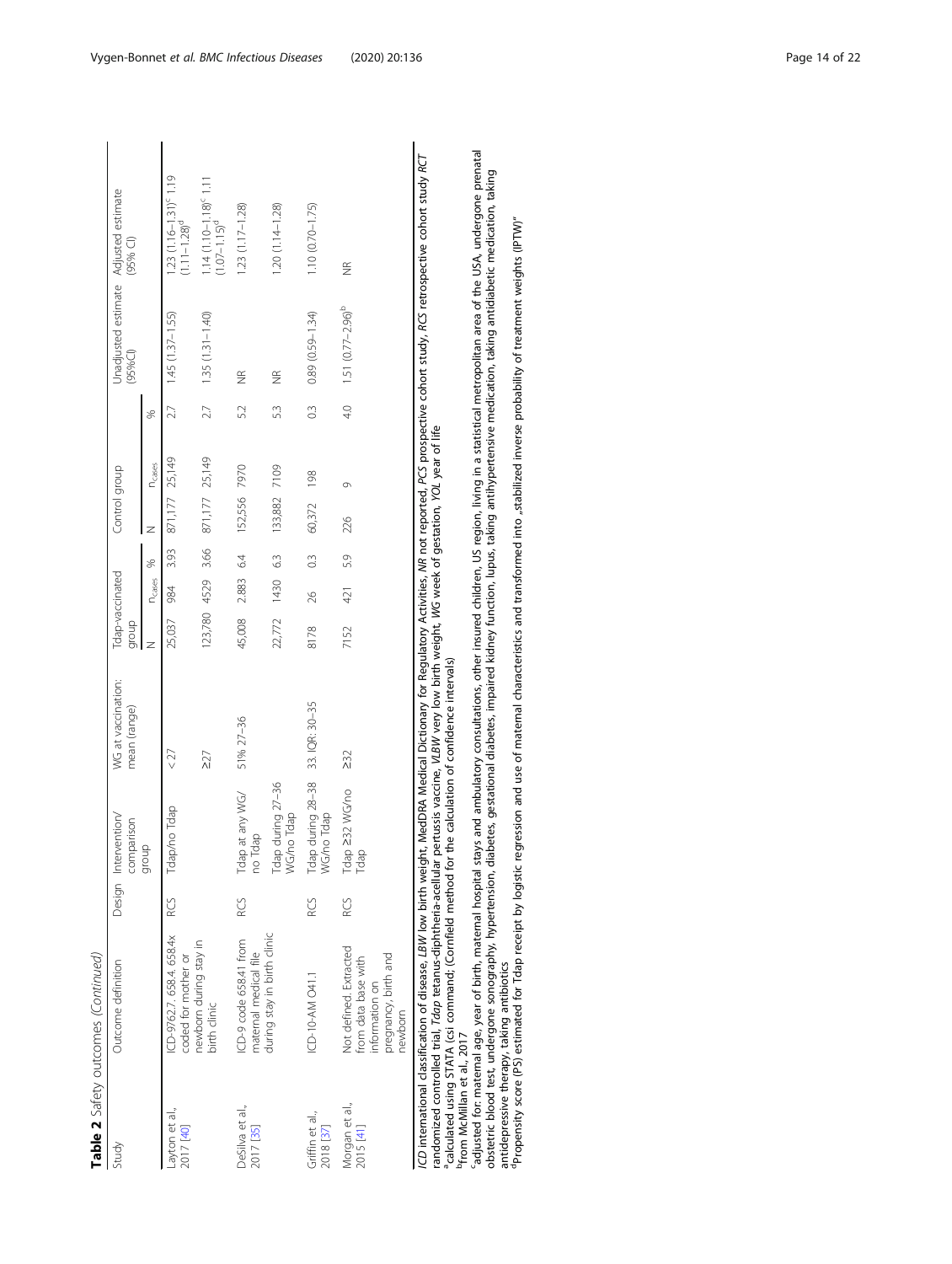status or with a history of multiple pregnancies, stillbirth or premature birth. This might have limited generalizability of study results. In addition, exclusion of pregnancies ending in stillbirth or abortion might have resulted in selection bias with regard to potentially associated outcomes, like congenital malformations.

Five studies were based on commercial health data bases using ICD codes [\[34](#page-20-0), [35,](#page-20-0) [38](#page-20-0)–[40\]](#page-20-0). Coding for commercial reasons, such as insurance claims, might be prone to favoring more severe diagnoses. This might be a relevant source of bias for some outcomes, such as chorioamnionitis, but not for others, like admission to NICU. In studies, which were based on medical records [[33,](#page-20-0) [36\]](#page-20-0), no standardized case definitions were used, such as those developed by the Brighton Collaboration [[55\]](#page-21-0). Here, potential misclassification was likely to be non-differential.

#### Fever

Rates of fever after Tdap vaccination in pregnancy were assessed in four studies [\[15](#page-20-0), [30](#page-20-0), [31,](#page-20-0) [50\]](#page-20-0). The definition of fever varied considerably across studies (Table [2\)](#page-9-0). Overall, fever following immunization was reported in 0.03 to 3% of pregnant women and occurred more frequently in Tdap-vaccinated women than in control women.

#### **Stillbirth**

One RCT [[31\]](#page-20-0) and four non-randomized studies [\[33](#page-20-0), [36](#page-20-0), [41,](#page-20-0) [42\]](#page-20-0) assessed stillbirths. None of these studies reported an increased risk in Tdap-vaccinated women.

# Neonatal deaths

Two non-randomized studies reported on neonatal death [[36,](#page-20-0) [41\]](#page-20-0). A few cases were observed but there was no significant association with Tdap vaccination during pregnancy.

#### Preterm birth

Ten of the included studies reported on preterm birth, mostly defined as gestational age <37 weeks. In the three RCTs [[30](#page-20-0)–[32](#page-20-0)], only a few preterm births were observed without differences between vaccinated and control mothers. In seven non-randomized studies [[33](#page-20-0), [35,](#page-20-0) [37](#page-20-0), [38,](#page-20-0) [40](#page-20-0)–[42](#page-20-0)], risk of preterm birth was higher in unvaccinated than in Tdap-vaccinated women. In one of these studies [\[40\]](#page-20-0), compared to no vaccination, Tdapvaccination at 27–36 weeks gestation was associated with a decreased risk of preterm birth, whereas earlier vaccination (before 27 weeks) was associated with an increased risk (see Table [2](#page-9-0)).

#### Low birth weight

Low birth weight (LBW; < 2500 g) or very low birth weight (VLBW; < 1500 g) were assessed in three studies.

Donegan et al. [[36](#page-20-0)] reported on intrauterine growth retardation/LBW, Berensen et al. [[33\]](#page-20-0) assessed LBW and VLBW separately. Neither study reported an association between Tdap-vaccination during pregnancy and low birth weight. Griffin et al. [\[37](#page-20-0)] assessed the outcome "fetal growth restriction" and also found no association with Tdap-vaccination during pregnancy.

#### Congenital malformations

Definition and recording of congenital malformations varied considerably across the seven studies which reported on this outcome. Hoang et al. [\[31](#page-20-0)] did not detect any malformations within 30 days after birth, while Munoz et al. [\[31\]](#page-20-0) observed one case of pyelectasia in an infant of a Tdap-vaccinated mother and two cases of cardiac malformation in infants whose mothers had not been vaccinated. In five non-randomized studies [\[15](#page-20-0), [33](#page-20-0), [34,](#page-20-0) [41,](#page-20-0) [42\]](#page-20-0), the authors observed no association between Tdap-vaccination during pregnancy and malformations including infants of mothers who were vaccinated during the first trimester in the study by DeSilva et al. [[34\]](#page-20-0).

#### Neonatal septicaemia

Only one non-randomized study [\[40](#page-20-0)] reported on neonatal sepsis, but did not distinguish between early- and late-onset sepsis. Newborns of Tdap-vaccinated mothers were at lower risk of septicemia than newborns of unvaccinated mothers.

#### Admission to NICU

Two non-randomized studies reported on NICU admission [[33,](#page-20-0) [40\]](#page-20-0). Risk of NICU admission was lower in newborns of vaccinated mothers than in those of unvaccinated mothers in both studies.

# Pre-eclampsia and eclampsia

The six non-randomized studies that reported on preeclampsia and eclampsia used heterogeneous definitions for this outcome (see Table [2\)](#page-9-0). Layton et al. [[40\]](#page-20-0) observed a slightly decreased risk for pre-eclampsia and eclampsia in women who had been vaccinated after 26 weeks of gestation, compared to unvaccinated women (RR: 0.96; CI: 0.94–0.99). Similar findings were obtained by Griffin et al. [[37](#page-20-0)] for severe pre-eclampsia (RR: 0.61; CI: 0.39–0.94). In the remaining four studies [\[15,](#page-20-0) [32](#page-20-0), [36](#page-20-0), [38\]](#page-20-0), no association between Tdap-vaccination and preeclampsia or eclampsia was observed.

#### Chorioamnionitis

Chorioamnionitis was investigated in six non-randomized studies [\[33,](#page-20-0) [35](#page-20-0), [37](#page-20-0), [38,](#page-20-0) [40](#page-20-0), [41\]](#page-20-0). All of them reported an increased risk of chorioamnionitis in women who had received Tdap-vaccination during pregnancy (Table [2\)](#page-9-0). Of those, two studies investigated Tdap given at any week of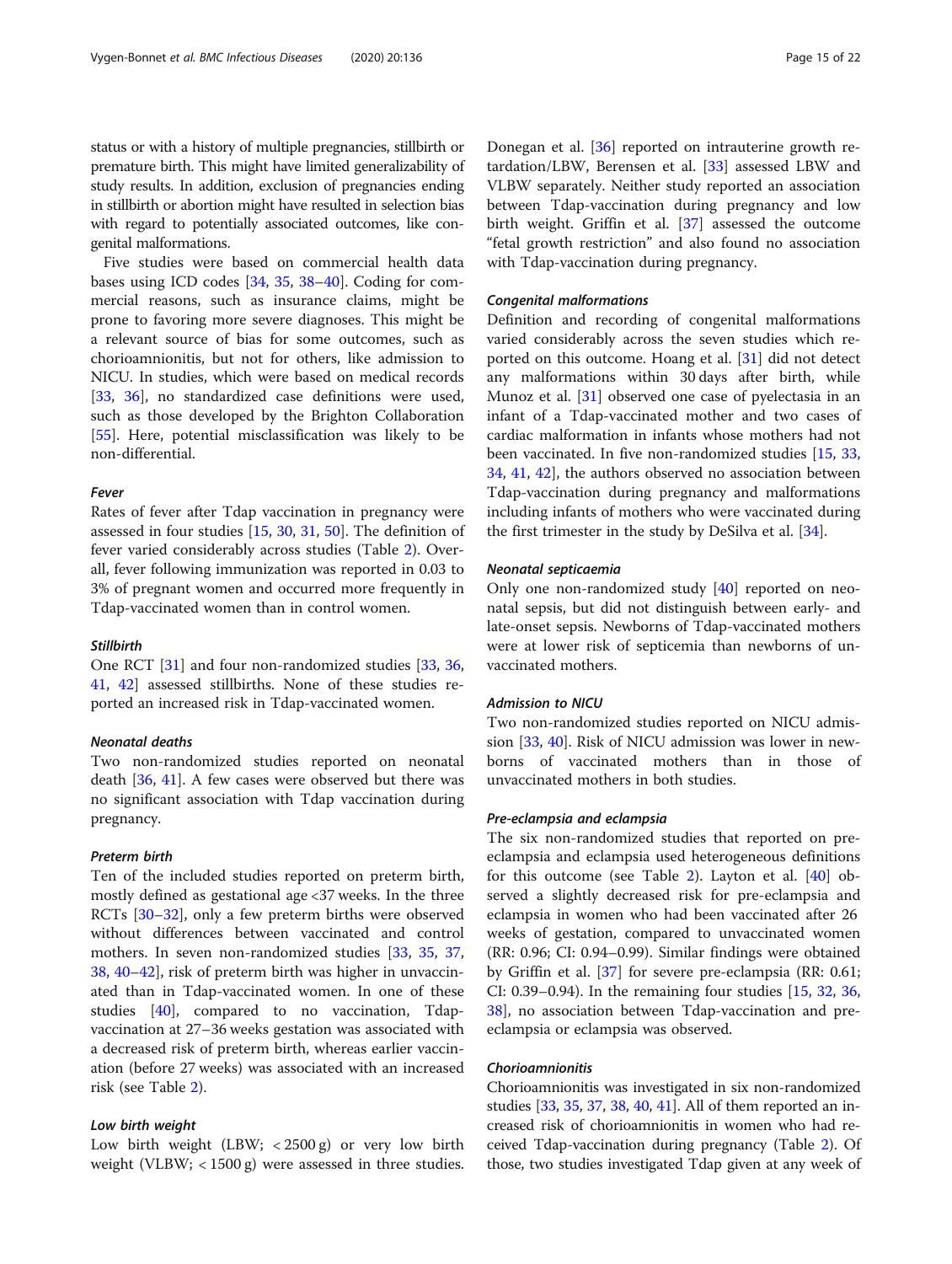gestation, while in the remaining four studies Tdap vaccination was performed in the third trimester  $(>=$ 27 to  $>$  = 32 weeks of gestation). In the four largest studies comprising 8178 to 123,780 vaccinated women, the outcome was defined using ICD-codes [[35,](#page-20-0) [37,](#page-20-0) [38,](#page-20-0) [40](#page-20-0)]. One study [[41\]](#page-20-0) did not report the outcome definition. Only Berenson et al. [\[33](#page-20-0)] used a clinical case definition for identifying chorioamnionitis in electronic medical records. In the six studies, risk ratios ranged from 1.04 (95%CI: 0.98–1.11) to 1.53 (95%CI: 0.80–2.90). Size of risk estimates was unrelated to time point of Tdap vaccination during pregnancy. Estimates were statistically significant in three studies [[35,](#page-20-0) [38,](#page-20-0) [40](#page-20-0)].

In order to minimize the influence of health seeking behavior, Layton et al. [\[40\]](#page-20-0) conducted a subgroup analysis restricting the cohort to pregnant women who were vaccinated against influenza. In this subgroup, the association between Tdap-vaccination and chorioamnionitis was weaker (adjusted RR: 1.09; 95%CI: 1.03–1.15) than in the full cohort analysis (adjusted RR: 1.14; 95%CI: 1.10–1.18). When propensity score adjustment was used, the estimate was no longer statistically significant.

# Vaccine effectiveness

#### Evidence base and risk of bias

Eight studies fulfilled the inclusion criteria for the assessment of vaccine effectiveness (VE), including four cohort studies [[16,](#page-20-0) [43](#page-20-0)–[45\]](#page-20-0) and four case-control-studies [[46](#page-20-0)–[49](#page-20-0)] (Table [2](#page-9-0)). The populations of the studies by Amirthalingam et al. [[43](#page-20-0)] and Dabrera et al. [[47\]](#page-20-0) were included in the study by Amirthalingam et al. [\[16\]](#page-20-0) (personal communication, Gavin Dabrera, October 17th, 2018). Taking into account this overlap, a total of 855, 546 mother-infant-pairs were included in the studies, including 682 pertussis cases in infants < 3 months (thereof  $257 < 2$  months) of age and 854,864 non-cases. Mothers of 84 cases (12%) and 205,919 non-cases (24%) were vaccinated.

Five [\[16,](#page-20-0) [43,](#page-20-0) [45](#page-20-0), [47,](#page-20-0) [49](#page-20-0)] of the eight studies were judged as having a serious RoB, while three studies had a moderate RoB [\[44](#page-20-0), [46](#page-20-0), [48](#page-20-0)]. The main reasons for these classifications were selection bias, and imprecise outcome definitions. Using the screening method, Amirthalingam et al. [\[16](#page-20-0), [43\]](#page-20-0) could not adjust estimates for confounders other than age and time period. Residual confounding was judged likely to be present in the other studies as well, as adjustment for potential confounders was limited (see below). Therefore, and since there was evidence that vaccinated women had a more favorable health profile than those not vaccinated (e.g., uptake of influenza vaccination and ultrasound examination during pregnancy were more frequent in Tdap vaccinated women [\[45\]](#page-20-0), smokers were more frequent in households of non-vaccinated women [\[46](#page-20-0), [48](#page-20-0)]), a "healthy vaccinee bias" appeared likely, suggesting that VE based on these studies might be overestimated.

The study by Skoff et al. [\[49](#page-20-0)] was judged as having a serious RoB because two-thirds of the initially identified study population was excluded and evidence for selection bias was found (the level of education and geographical distribution of study participants and excluded population differed significantly). The most common reasons for exclusion were non-reachability and missing consent to participate. We judged the most recent cohort study from the USA by Becker-Dreps et al. [[45\]](#page-20-0) as having a serious RoB because no clear case definition based on laboratory criteria was reported and the proportion of lab-confirmed cases in the subgroups was unknown.

#### Pertussis in infants 0–3 months of age

Three cohort [[16](#page-20-0), [43,](#page-20-0) [44\]](#page-20-0) and two case-control studies [[47,](#page-20-0) [49](#page-20-0)] reported on the effectiveness of Tdap vaccination in pregnancy to prevent pertussis in infants 0–2 months of age (Table [3](#page-16-0)). In all studies except for the one by Skoff et al. [\[49\]](#page-20-0), only laboratory confirmed cases were included. Skoff et al. [[49\]](#page-20-0) also included cases with an epidemiological link or with a clinical picture of pertussis in their analysis (6% of all cases). Confounderadjusted VE estimates in these five studies ranged from 78 to 93%.

Four studies - the aforementioned two UK-based cohort studies by Amirthalingam et al. [[16](#page-20-0), [43\]](#page-20-0) and two case-control studies from Spain and Australia [[46](#page-20-0), [48](#page-20-0)] reported vaccine effectiveness estimates for prevention of laboratory-confirmed pertussis in infants 0–3 months of age between 69 und 91% (Table [3\)](#page-16-0). The age and timeperiod-adjusted point estimates of both studies by Amirthalingam et al. [\[16](#page-20-0), [43](#page-20-0)] and the adjusted point estimate of the study by Bellido-Blasco et al. [\[46](#page-20-0)] were all 91%. Bellido-Blasco et al. [\[46](#page-20-0)] adjusted their analysis for breastfeeding, maternal level of education and presence of other children in the household. The VE estimate of Saul et al. [\[48\]](#page-20-0) of 69% (95%CI: 13–89%) was adjusted for breastfeeding, household size and gestational age.

# Pertussis-related hospitalization in infants 0–3 months of age

The confounder-adjusted VE estimates for the prevention of hospitalization due to pertussis in infants were 91 and 94% in two case-control studies from the US (California) [\[49\]](#page-20-0) and Australia [\[48](#page-20-0)], respectively. Saul et al.  $[48]$  $[48]$  included infants ≤3 months of age, whereas Skoff et al.  $[49]$  focused on infants  $\leq 2$  months of age. The case definition used by Saul et al. [[49\]](#page-20-0) included only laboratory confirmed cases. Skoff et al. [[49\]](#page-20-0) included 6% clinical cases without laboratory confirmation (Table [3](#page-16-0)).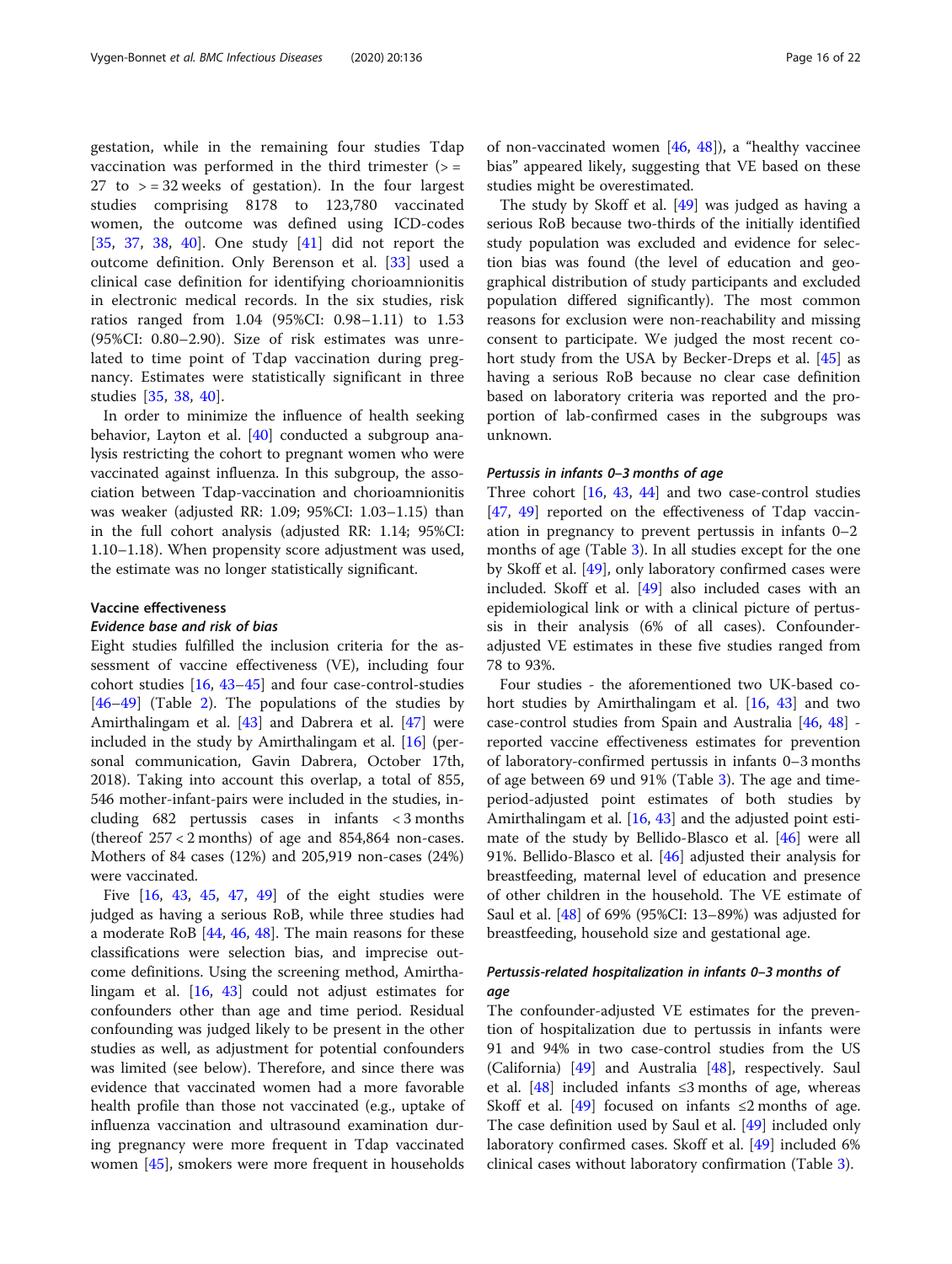<span id="page-16-0"></span>

| Table 3 Vaccine effectiveness outcomes                                                                                                                                                              |                          |                                          |                |                |                 |                       |               |                                      |                |                                             |                                                                                                                                              |
|-----------------------------------------------------------------------------------------------------------------------------------------------------------------------------------------------------|--------------------------|------------------------------------------|----------------|----------------|-----------------|-----------------------|---------------|--------------------------------------|----------------|---------------------------------------------|----------------------------------------------------------------------------------------------------------------------------------------------|
| Study                                                                                                                                                                                               | Design                   | Intervention/control                     | Study          |                | Pertussis cases |                       |               | Non-cases /controls                  |                | unadjusted effect                           | adjusted effect estimate                                                                                                                     |
|                                                                                                                                                                                                     |                          |                                          | population     | $\overline{z}$ | mothers         | Cases with vaccinated | Z             | vaccinated mothers<br>Non-cases with |                | estimate (95%CI)                            | (95%C)                                                                                                                                       |
|                                                                                                                                                                                                     |                          |                                          |                |                | $\subset$       | S,                    |               | $\subset$                            | S,             |                                             |                                                                                                                                              |
| Prevention of laboratory confirmed pertussis in infants aged 0-2 months                                                                                                                             |                          |                                          |                |                |                 |                       |               |                                      |                |                                             |                                                                                                                                              |
| Amirthalingam et al., 2014 [43] CS, screening method dTaP-IPV/no vaccination                                                                                                                        |                          |                                          | 26,684         |                |                 | 4                     |               |                                      | 5              | $VE = 90\% (82 - 95)$                       | $\frac{\alpha}{2}$                                                                                                                           |
| Amirthalingam et al., 2016 [16] CS, screening method dTaP-IPV/no vaccination                                                                                                                        |                          |                                          | 72,781         | 192            | 등               | $\approx$             |               |                                      | $\mathcal{Z}$  | $VE = 90\%$ (86-93)                         | $\frac{\alpha}{2}$                                                                                                                           |
| Baxter et al., 2017 [44]                                                                                                                                                                            | U                        | Tdap/no vaccination                      | 148,981        | $\overline{C}$ |                 | $\circ$               | 148,964       | 68,167                               | $\frac{4}{6}$  | $RR = 0.08$ $(0.00 - 0.43)$ ;<br>$VE = 87%$ | $(66 - 02)$ % (5)                                                                                                                            |
| Dabrera et al., 2015 [47]                                                                                                                                                                           | g                        | dTaP-IPV/no vaccination                  | 113            | 58             | $\supseteq$     | $\Box$                | 55            | 39                                   | $\overline{7}$ | OR: 0.09 (0.03-0.23)<br>VE = 91% (77-97)    | 93% (81-97)                                                                                                                                  |
| Skoff et al., 2017 [49]                                                                                                                                                                             | g                        | Tdap/no vaccination                      | 775            | 240            | $\overline{1}$  |                       | 535           | $\infty$                             | $\overline{1}$ | $VE = 62%$                                  | 78% (48-90)                                                                                                                                  |
| Becker-Dreps et al., 2018 [45]                                                                                                                                                                      | U                        | Tdap/no vaccination                      | 632,825        | 112            |                 | 0.01                  | 632,713       | 90,438                               | 0.02           | HR: 0.33 (0.12-0.90);<br>VE: 67%            | HR: 0.54 (0.19-1.59); VE: 46%                                                                                                                |
| Prevention of laboratory confirmed pertussis in infants aged 0-3 months                                                                                                                             |                          |                                          |                |                |                 |                       |               |                                      |                |                                             |                                                                                                                                              |
| Amirthalingam et al., 2014 [43] CS, screening method dTaP-IPV/no vaccination                                                                                                                        |                          |                                          | 26,684         | 82             | $\supseteq$     | $\overline{1}$        |               |                                      | 29             | $VE = 91\% (84 - 95)$                       | $\frac{\alpha}{2}$                                                                                                                           |
| Amirthalingam et al., 2016 [16] CS, screening method dTaP-IPV/no vaccination                                                                                                                        |                          |                                          | 72,781         | 243            | 35              | $\overline{4}$        |               |                                      | 59             | $VE = 91\% (88 - 94)$                       | $\widetilde{\Xi}$                                                                                                                            |
| Bellido-Blasco et al., 2017 [46]                                                                                                                                                                    | CCS                      | Tdap/no vaccination                      | 88             | $\mathfrak{Z}$ | 5               | 23                    | 8             | $\frac{4}{1}$                        | $\odot$        | OR: 0.08 (0.017-0.371)                      | $91\% (57 - 98)$                                                                                                                             |
| Saul et al., 2017 [48]                                                                                                                                                                              | g                        | Tdap/no vaccination                      | 8 <sup>o</sup> | $\frac{8}{3}$  | $\overline{0}$  | $\triangleleft$       | $\frac{8}{3}$ | 33                                   | $69$           | OR: 0.36 = VE: 64%                          | 69% (13-89)                                                                                                                                  |
| Prevention of hospitalization due to laboratory confirmed pertussis in infants aged 0-2 and 0-3 months, respectively (percentage of lab-confirmed cases undear in the study by Becker-Dreps et al.) |                          |                                          |                |                |                 |                       |               |                                      |                |                                             |                                                                                                                                              |
| Saul et al., 2017 [48]                                                                                                                                                                              |                          | CCS (age < 3 months) Tdap/no vaccination | 74             | $\sqrt{2}$     |                 |                       | $\sqrt{2}$    |                                      |                | OR: 0.16 (0.05-0.53)                        | OR: 0.06 (0.01-0.41);<br>VE: 94% (59-99)                                                                                                     |
| Skoff et al., 2017 [49]                                                                                                                                                                             |                          | CCS (age < 2 months) Tdap/no vaccination | 6252           | 157            |                 |                       | 535           |                                      |                | $\frac{\alpha}{2}$                          | 2nd trimester: 91% (25-99)<br>3rd trimester: 91% (65-97)                                                                                     |
| Becker-Dreps et al., 2018 [45]                                                                                                                                                                      | CS (age $\leq$ 2 months) | Tdap/no vaccination                      | 632,825        | 80             | 4               | 0.00                  | 632,745       | 90,441                               | 0.01           | HR = 0.23 (0.06-0.96)<br>VE: 77%            | HR = 0.34 (0.08-1.50)<br>VE: 66%                                                                                                             |
| Prevention of death due to laboratory confirmed pertussis in infants aged 0-3 months                                                                                                                |                          |                                          |                |                |                 |                       |               |                                      |                |                                             |                                                                                                                                              |
| Amirthalingam et al., 2016 [16] CS, screening method dTaP-IPV/ No vaccination 243                                                                                                                   |                          |                                          |                | $\overline{1}$ |                 | Ō                     | 232           | 158                                  | 68             | $VE = 95\% (79 - 100)$                      | $\frac{\alpha}{2}$                                                                                                                           |
| tetanus-diphtheria-acellular pertussis-inactivated polio-vaccine<br>CCS case-control-study, CS cohort study, HR hazard ratio, IRR                                                                   |                          |                                          |                |                |                 |                       |               |                                      |                |                                             | incident rate ratio, MR not reported, OR odds ratio, VE vaccine effectiveness, Tdap tetanus-diphtheria-acellular pertussis vaccine, Tdap-IPV |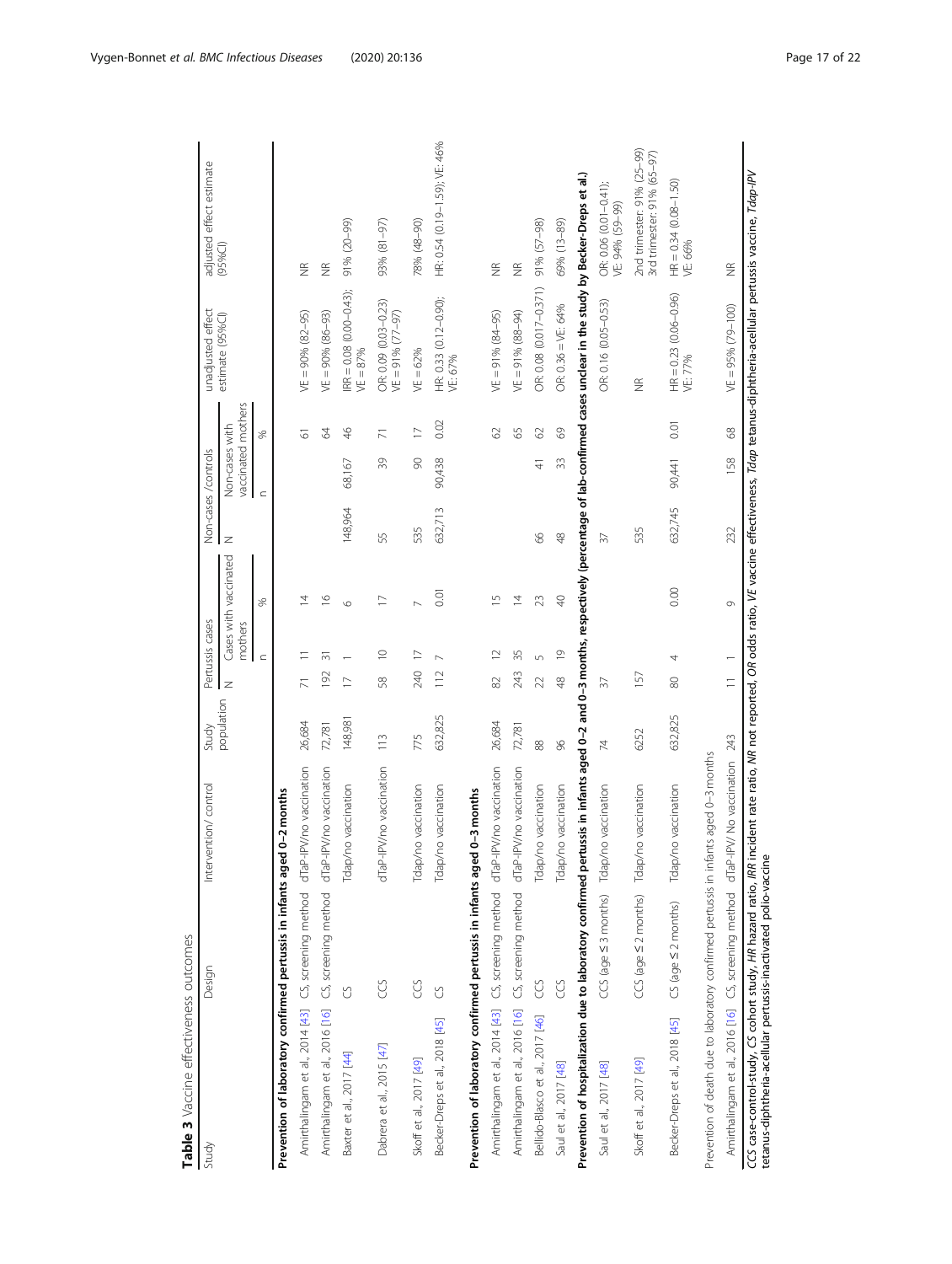In the recent US American cohort study [[45\]](#page-20-0) which reported a VE of 66% for the prevention of hospitalization due to pertussis in infants  $≤2$  months of age, the percentage of laboratory confirmed cases was unclear.

#### Pertussis-related deaths in infants aged 0–3 months

One cohort study from the United Kingdom [[16](#page-20-0)] reported an effectiveness of 95% for Tdap vaccination in pregnancy for the prevention of death due to laboratory confirmed pertussis in infants 0–3 months of age (Table [3\)](#page-16-0). Due to the use of the screening method, only an unadjusted effect estimate could be reported, which was based on 11 cases.

#### Quality of evidence

Regarding safety outcomes, quality of evidence according to GRADE was judged as low to very low. Reasons for downgrading were serious to critical risk of bias and imprecision. The evidence related to three of four effectiveness outcomes (pertussis < 2 months of age, pertussis < 3 months of age, pertussis-related death) was also downgraded to low quality due to moderate to serious risk of bias and inconsistency. Evidence quality for the remaining effectiveness outcome (hospitalization) was assessed as moderate due to risk of bias (see the GRADE evidence profile in Additional file [1:](#page-19-0) Table S3 for details).

# **Discussion**

In this comprehensive systematic review, we evaluated the safety and effectiveness of acellular pertussis vaccination during pregnancy. Using data from more than 1.4 million pregnancies, we found similar risks for all prespecified safety outcomes in vaccinated and unvaccinated women and their infants except for two: slightly increased relative risks were detected for post-vaccination fever and chorioamnionitis at the time of delivery after Tdap vaccination in all studies reporting these outcomes. The risk increase was significant in one study reporting on maternal fever [[50\]](#page-20-0) and in three studies reporting on chorioamnionitis [[35,](#page-20-0) [38](#page-20-0), [40](#page-20-0)]. High effectiveness of Tdap-vaccination during pregnancy in preventing pertussis and related complications in the newborn and young infant was observed in all studies. Using GRADE methodology, the overall quality of evidence was rated as moderate to very low, depending on the outcome category.

Fever is a well-known adverse event after Tdap vaccination occurring at similar  $[30, 40, 56]$  $[30, 40, 56]$  $[30, 40, 56]$  $[30, 40, 56]$  $[30, 40, 56]$  $[30, 40, 56]$  $[30, 40, 56]$  or lower  $[40, 57]$  $[40, 57]$  $[40, 57]$  $[40, 57]$  $[40, 57]$ frequency in pregnant compared to non-pregnant women. The variation in the reported rates in the four included studies can be explained by the differences in the outcome assessments and fever definitions (self-reported versus measured versus medically attended fever). Based on the largest cohort study's estimate [\[50](#page-20-0)], we calculated that about 6 additional cases of fever per 100, 000 pregnant women would occur after Tdap vaccination, as compared to no vaccination (using the difference of absolute risks in vaccinated versus nonvaccinated women).

Six studies reported a small increased relative risk of chorioamnionitis after Tdap vaccination. Three studies showed a significantly increased risk. All three were performed in the USA and had very large numbers of participants. They used "presence of respective ICD-9 codes in electronic patient data" as definition of chorioamnionitis [\[35](#page-20-0), [38](#page-20-0), [40\]](#page-20-0).

Chorioamnionitis is an inflammation of the fetal membranes, the amniotic cavity including its fluid and of the placenta, predominantly due to ascending bacterial infections [\[58](#page-21-0), [59\]](#page-21-0). It may occur at any time during pregnancy or delivery and may be preceded [\[59](#page-21-0)] or followed [[58\]](#page-21-0) by premature rupture of membranes. Chorioamnionitis is defined by either clinical features [[58,](#page-21-0) [60\]](#page-21-0), microbiological findings, histopathological signs [[59\]](#page-21-0) or a combination of these. Clinically relevant chorioamnionitis is a frequent cause of preterm birth and may lead to neonatal sepsis [[59\]](#page-21-0). In the USA, a clinical and/or histologically proven chorioamnionitis is diagnosed in 40– 70% of preterm deliveries and in 1–13% of term deliveries [[59](#page-21-0)]. From an immunological perspective, it appears plausible that vaccination can trigger an inflammatory process in pregnancy. During the course of pregnancy, the immune system of the expectant mother undergoes changes in its actiity, ranging from local inflammation that accompanies the tumor-like implantation of the fetus (first trimester) to the predominance of immune tolerance (second trimester) and ending up with inflammatory signals that lead to the induction of labor (third trimester) [\[61](#page-21-0)]. Tdap vaccination is only one of multiple activating stimuli to the maternal immune system during pregnancy. To our knowledge, so far no studies on pregnant animals have been published that examined the consequences of immune stimulation by vaccines for the outcome of pregnancy.

If chorioamnionitis were causally related to Tdapvaccination in the studies that were included in this review, for instance through some as yet unknown immunologic mechanism, we would expect increased risks of preterm birth or sepsis in infants of Tdap-vaccinated women. However, in seven studies [[33](#page-20-0), [35,](#page-20-0) [37,](#page-20-0) [38](#page-20-0), [40](#page-20-0)–[42](#page-20-0)], including those reporting a significant association between Tdap vaccination and chorioamnionitis, rates of preterm birth were even lower in Tdap-vaccinated than in unvaccinated women. Furthermore, in three studies the risk of NICU admission [[33](#page-20-0), [40\]](#page-20-0) and sepsis [\[18](#page-20-0)] was also lower in infants of Tdap-vaccinated mothers as compared to infants of unvaccinated mothers, including one of the studies that reported an increased risk of chorioamnionitis [[33,](#page-20-0) [40](#page-20-0)].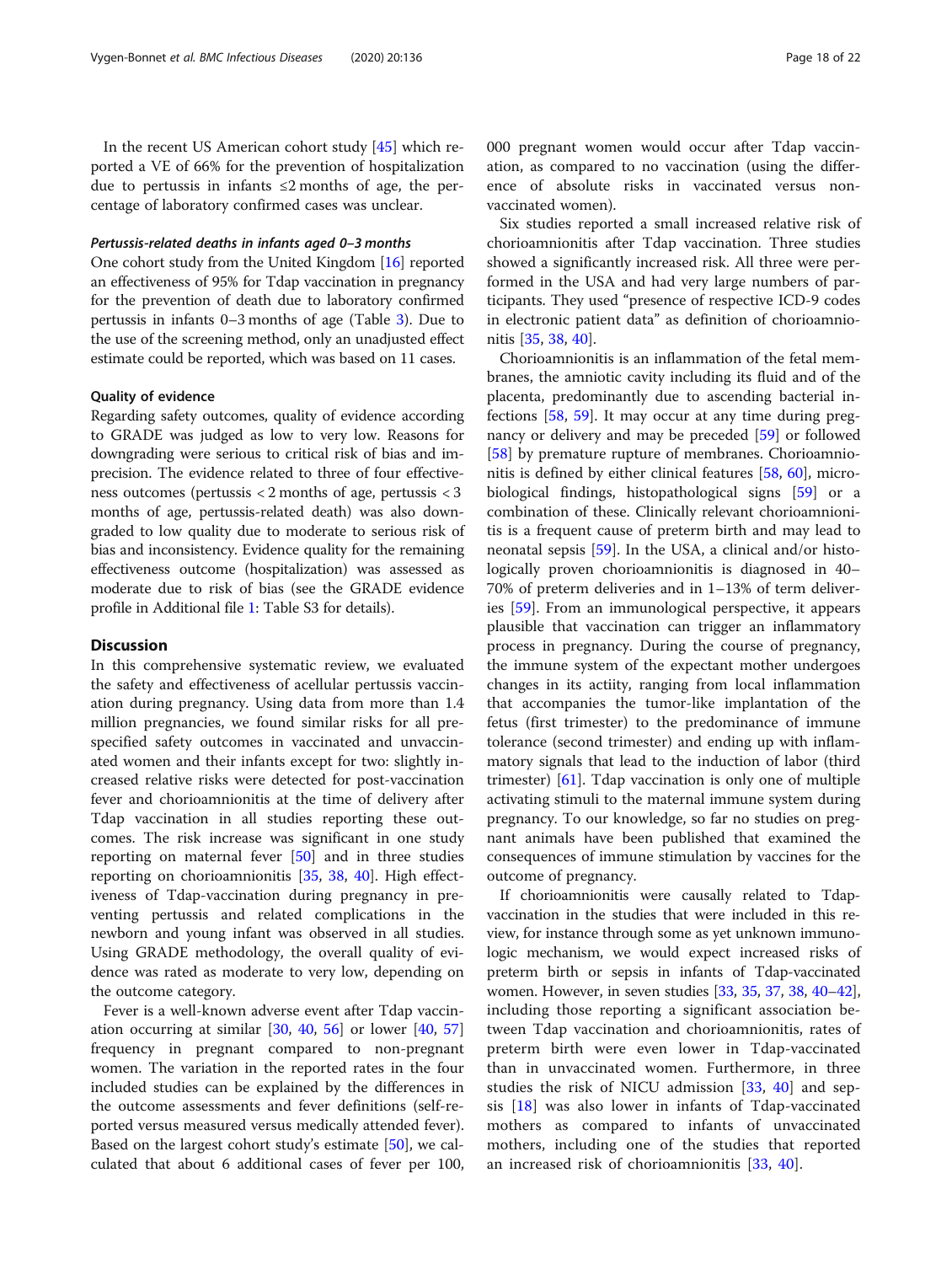Hypothesizing that ICD-codes derived from electronic databases might not correctly reflect the clinical, microbiologic or histopathologic diagnosis of chorioamnionitis, Kharbanda et al. [[38\]](#page-20-0) validated the diagnosis by subgroup analysis. They randomly selected a validation sample of 220 women with hospital discharge ICD-codes for chorioamnionitis from electronic health charts. "Probable chorioamnionitis" was defined as the presence of ICD-9-Code 658.41 in combination with at least two clinical signs (maternal or fetal tachycardia, uterine tenderness, purulent or foul smelling amniotic fluid). Based on this definition the authors calculated that the positive predictive value (PPV) of the ICD-code for "probable chorioamnionitis" was 50%. When applying this PPV to the whole study population the association between Tdap vaccination in pregnancy and chorioamnionitis remained statistically significant. However, for the subgroup of women vaccinated between 27 and 36 weeks gestation, the association was no longer statistically significant ( $p = 0.07$ ).

Based on our analyses healthy vaccinee bias is a likely confounding factor in most studies, irrespective of study design. This could be an explanation for lower risks for potential sequelae of chorioamnionitis and for the increased frequency of diagnosing and coding chorioamnionitis as a consequence of better ante- and perinatal care including a more careful surveillance of vaccinated women (detection bias).

One possible explanation for the association between Tdap vaccination in pregnancy and chorioamnionitis might be confounding with epidural anesthesia. In a secondary analysis of data from a randomized trial, Abramovici et al. [\[62\]](#page-21-0) reported a statistical association between use of epidural anesthesia and chorioamnionitis defined as the presence of fever and a physician's diagnosis warranting antibiotics. In this study, placental histopathologic examination revealed acute inflammation in 70% of those cases of clinical chorioamnionitis in which placental pathology was available for review (64%). Placental culture was not performed. In the cohort study by Maertens et al. [\[15\]](#page-20-0), 70% of vaccinated versus 57% of unvaccinated women received epidural anesthesia, and in the subgroup analysis of Kharbanda et al. 95% of the 220 women with ICD-9 codes for chorioamnionitis had received an epidural anesthesia and 91% antibiotic treatment (all 220 women had received Tdap vaccination)  $[38]$  $[38]$ . However, this information was not available for the whole study population. Epidural anesthesia is often associated with prolonged labor and maternal fever [[63,](#page-21-0) [64](#page-21-0)], often leading to prophylactic antibiotic use [[64](#page-21-0)]. Transient or non-specific maternal fever might thus get coded as chorioamnionitis [\[62](#page-21-0)], leading to an overcoding of this diagnosis in women who had received epidural anesthesia.

As vaccinated women in the 3 studies with a significant association between Tdap-vaccination and chorioamnionitis obtained better prenatal care (earlier and more frequent ante-natal clinic visits [\[38](#page-20-0)] and more frequently ultrasound examinations [\[40](#page-20-0)]), they may also have requested epidural anesthesia more frequently than non-vaccinated women. Unfortunately, rates of epidural anesthesia were not analyzed in any of the studies investigating chorioamnionitis after Tdap vaccination.

In our systematic review, vaccine effectiveness data of 855,546 mother-infant-pairs from Australia, Spain, UK, and the USA were analyzed. In the USA, Tdap vaccination in pregnancy has been recommended since 2011 [[65\]](#page-21-0), in Australia and Valencia (Spain) since 2015 [[46](#page-20-0), [48\]](#page-20-0). In the UK, pertussis vaccination in pregnancy was introduced in 2012 as an emergency measure during a nationwide pertussis outbreak with 14 infant deaths [\[13](#page-20-0)]. In 2014, it was decided to continue with the program, since pertussis incidence remained high in the overall population and the available evidence showed good safety and effectiveness of the intervention [\[16,](#page-20-0) [66](#page-21-0)]. Compared to safety studies, VE studies in our review had a lower risk of bias and higher quality of evidence. In all studies considering laboratory confirmed pertussis as the outcome, VE was high: it ranged from 69 to 91% for prevention of pertussis, from 91 to 94% for prevention of hospitalization and was 95% for prevention of death in infants 0–3 months of age. The effect was diluted by additional inclusion of clinically suspected cases without laboratory pertussis confirmation in the study by Becker-Dreps [[45\]](#page-20-0), resulting in lower vaccine effectiveness estimates.

Our up-to-date systematic review has several strengths. We focus entirely on clinical outcomes (rather than immunological [serological] markers) and include a critical evaluation of a recently detected possible safety signal, i.e. chorioamnionitis. Using ROBINS-I, we applied the most advanced ROB tool to assess internal validity of the included observational studies, allowing a very detailed judgement. However, our review also has limitations that are mainly due to the limitations of the included studies. The majority of studies investigating safety outcomes had a considerable risk of bias, which impairs the ability of drawing firm conclusions on the risk of adverse events. Moreover, the three RCTs were designed and powered for the assessment of the immune response in pregnancy and, thus, were hampered by participant numbers that were too small for the assessment of rare safety outcomes. Regarding studies that investigated VE outcomes, those with the highest numbers of participants used the screening method to calculate VE. Since this method uses population estimates rather than individual data, controlling for confounders was not possible.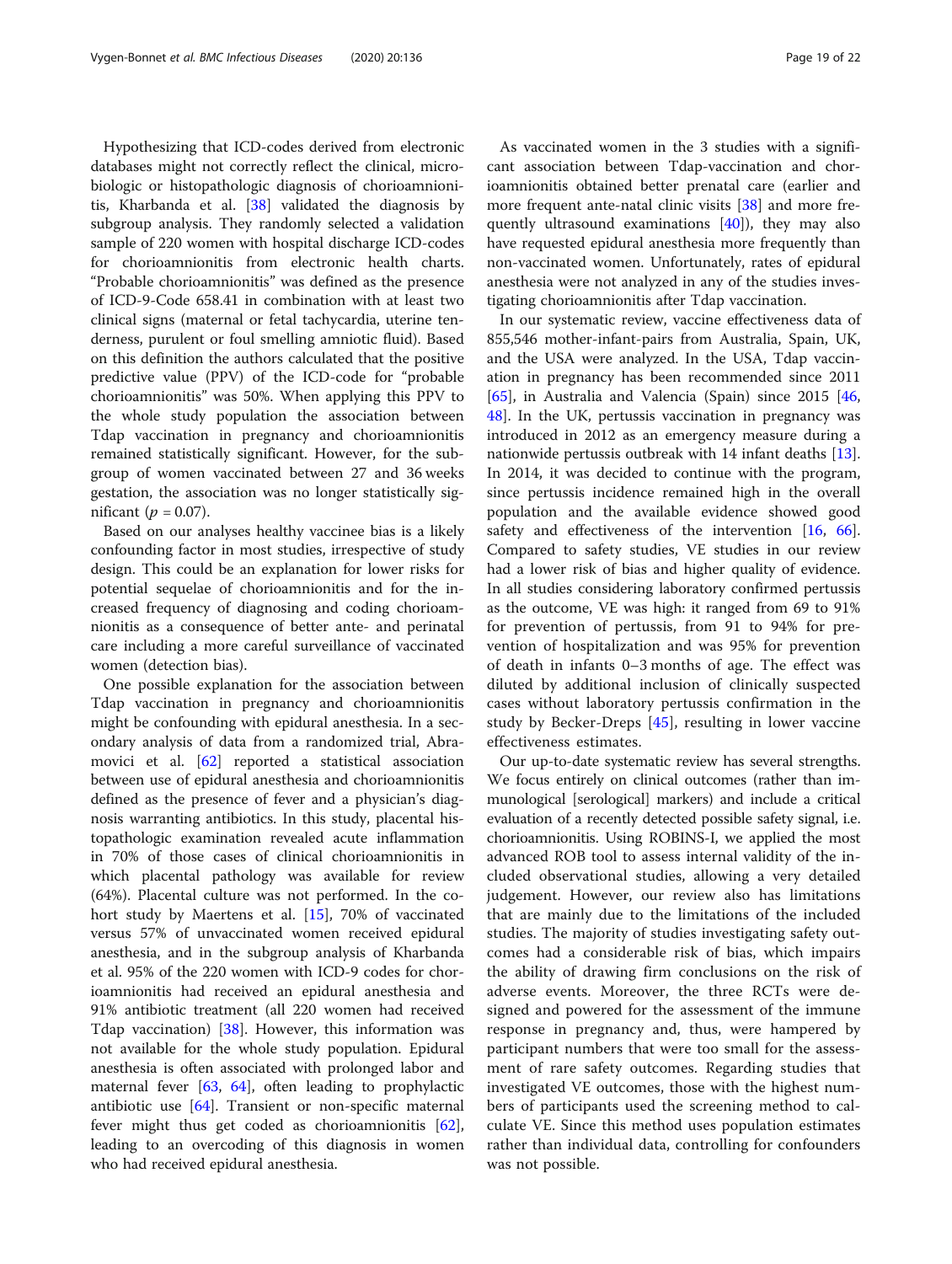# <span id="page-19-0"></span>Conclusions

In this systematic review we summarize the currently available evidence on safety and effectiveness of pertussis vaccination in pregnancy. Vaccine effectiveness for prevention of infant pertussis, hospitalization and death is high. Two safety issues were observed in the included studies: fever and chorioamnionitis. Six additional cases of fever per 100,000 vaccinated women are to be expected, which is a small number and makes fever an adverse event of minor importance. Increased ICD-coding of chorioamnionitis, even though statistically associated with Tdap vaccination during pregnancy in some of the studies, does not seem to be clinically relevant. However, when implementing Tdap vaccination in pregnancy, surveillance of all safety endpoints, including chorioamnionitis and its sequelae, is needed in view of a likely residual healthy vaccinee bias in currently available studies and in view of the overall low quality of the evidence. Given the high vaccine effectiveness, pertussis vaccination during pregnancy has an overall positive benefitrisk ratio, particularly if the incidence of pertussis in infancy is high.

#### Supplementary information

Supplementary information accompanies this paper at [https://doi.org/10.](https://doi.org/10.1186/s12879-020-4824-3) [1186/s12879-020-4824-3.](https://doi.org/10.1186/s12879-020-4824-3)

Additional file 1: Figure S1. Systematic review on safety and effectiveness of pertussis vaccination in pregnancy; flowchart selection of included studies. Table S1. Systematic review on safety and effectiveness of pertussis vaccination in pregnancy; excluded studies. Table S2. Systematic review on safety and effectiveness of pertussis vaccination in pregnancy; results of the risk of bias (ROB) assessment. Table S3. Systematic review on safety and effectiveness of pertussis vaccination in pregnancy; GRADE Evidence profile.

#### Abbreviations

95% CI: 95% confidence interval; GRADE: Grading of Recommendations Assessment, Development and Evaluation; ICD: International classification of diseases; LBW: Low birth weight; NICU: Neonatal intensive care unit; PICO: Population, intervention, comparator, outcome; PRISMA: Preferred Reporting Items for Systematic Reviews and Meta-analyses; RCT: Randomized controlled trial; RoB: Risk of bias; RR: Relative risk; Tdap: Tetanus-diphtheriaacellular pertussis; VE: Vaccine effectiveness; VLBW: Very low birth weight

#### Acknowledgments

The authors would like to thank Dr. Eva Hummers, Göttingen/Germany, who is a member of the pertussis working group of the German Standing Committee on Vaccination (STIKO), for contributing to the discussions of our results.

#### Authors' contributions

All authors were involved in the conception and design of the study and interpretation of the results. WH, SVB and TH performed the search and were responsible for data extraction, data analysis and drafting of the article. EG, RvK, MRM, CB, and UH revised the manuscript critically and contributed to the final draft. All authors have read and approved the manuscript.

#### Funding

None.

#### Availability of data and materials

The full dataset is available from the corresponding author upon request.

#### Ethics approval and consent to participate

Not applicable.

#### Consent for publication

Not applicable.

#### Competing interests

CB, EG, MRM, RvK, SVB, TH, WH declare that there is not conflict of interest related to the topic presented in this paper. UH is a member of the "Global Pertussis Initiative" (supported by Sanofi Pasteur, USA) and the "Collaboration of European Experts on Pertussis Awareness Generation", CEEPAG (supported by Sanofi, France).

#### Author details

<sup>1</sup> Immunization Unit, Robert Koch Institute, Seestrasse 10, 13353 Berlin Germany. <sup>2</sup>Leibniz Institute for Prevention Research and Epidemiology - BIPS Bremen, Germany. <sup>3</sup>Institute of Social Pediatrics and Adolescent Medicine Division of Pediatric Epidemiology, Ludwig-Maximilians-University, Munich, Germany. <sup>4</sup> Institut für klinische Mikrobiologie, Immunologie und Hygiene, Universitätsklinikum Erlangen und Friedrich-Alexander-Universität (FAU) Erlangen-Nürnberg, Erlangen, Germany. <sup>5</sup>Medical Immunology Campus Erlangen, FAU Erlangen-Nürnberg, Erlangen, Germany. <sup>6</sup>University of Basel Children's Hospital, Infectious Diseases and Vaccinology, Basel, Switzerland. <sup>7</sup> <sup>7</sup>Working Group on Immunization of the federal state of Bavaria (LAGI), Munich, Germany. <sup>8</sup>Private practice for gynecology/obstetrics, Munich, Germany.

#### Received: 23 October 2019 Accepted: 24 January 2020 Published online: 13 February 2020

#### References

- 1. Yeung KHT, Duclos P, Nelson EAS, Hutubessy RCW. An update of the global burden of pertussis in children younger than 5 years: a modelling study. Lancet Infect Dis. 2017;17(9):974–80.
- 2. Robert Koch Institut. Infektionsepidemiologisches Jahrbuch meldepflichtiger Krankheiten für 2018. Berlin: Robert Koch Institute; 2019.
- 3. Cherry JD. Pertussis in Young Infants Throughout the World. Clin Infect Dis. 2016;63(suppl\_4):S119–22.
- 4. Baclic O, Tunis M, Rotondo J, Saboui M, Duchesne-Belanger S, Brophy J, Chevalier T, Moffatt C, for the National Advisory Committee on Immunization (NACI). Literature Review on Immunization in Pregnancy with Tetanus Toxoid, Reduced Diphtheria Toxoid and Reduced Acellular Pertussis (Tdap) Vaccine: Safety, Immunogenicity and Effectiveness: An Advisory Committee Review Advisory Committee on Immunization (NACI). Ottawa: National Advisory Committee on Immunization (NACI); 2018. [http://](http://publications.gc.ca/collections/collection_2018/aspc-phac/HP40-208-2018-eng.pdf) [publications.gc.ca/collections/collection\\_2018/aspc-phac/HP40-208-2018](http://publications.gc.ca/collections/collection_2018/aspc-phac/HP40-208-2018-eng.pdf) [eng.pdf](http://publications.gc.ca/collections/collection_2018/aspc-phac/HP40-208-2018-eng.pdf)
- 5. Schielke A, Takla A, von Kries R, Wichmann O, Hellenbrand W. Marked Underreporting of Pertussis Requiring Hospitalization in Infants as Estimated by Capture–Recapture Methodology, Germany, 2013–2015. Pediatr Infect Dis J. 2018;37(2):119–125(7).
- 6. Robert Koch Institut. Infektionsepidemiologisches Jahrbuch meldepflichtiger Krankheiten für 2016. Berlin; 2017.
- 7. Gonik B, Puder KS, Gonik N, Kruger M. Seroprevalence of Bordetella pertussis antibodies in mothers and their newborn infants. Infect Dis Obstet Gynecol. 2005;13(2):59–61.
- 8. Smallenburg LCS, van Welie NA, Elvers LH, van Huisseling JCM, Teunis PFM, Versteegh FGA. Decline of IgG pertussis toxin measured in umbilical cord blood, and neonatal and early infant serum. Eur J Clin Microbiol Infect Dis. 2014;33(9):1541–5.
- 9. Shakib JH, Ralston S, Raissy HH, Stoddard GJ, Edwards KM, Byington CL. Pertussis antibodies in postpartum women and their newborns. J Perinatol. 2010;30(2):93–7.
- 10. Healy CM, Munoz FM, Rench MA, Halasa N, Edwards KM, Baker CJ. Prevalence of pertussis antibodies in maternal delivery, cord, and infant serum. J Infect Dis. 2004;190(2):335–40.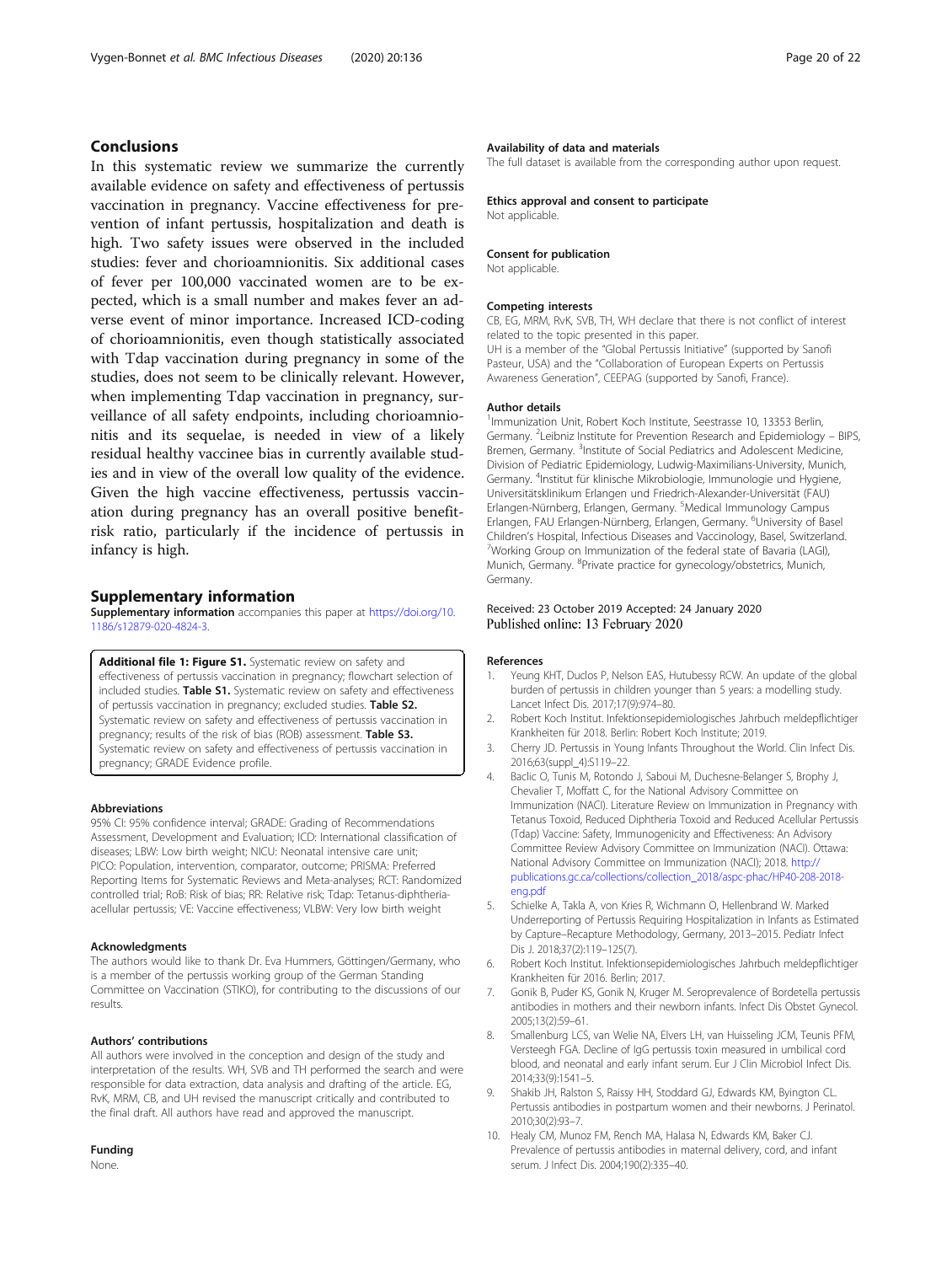- <span id="page-20-0"></span>11. Gall SA, Myers J, Pichichero M. Maternal immunization with tetanus– diphtheria–pertussis vaccine: effect on maternal and neonatal serum antibody levels. Am J Obstet Gynecol. 2011;204(4):334.e331–5.
- 12. Hardy-Fairbanks AJMD, Pan SJBS, Decker MDMDMPH, Johnson DRMDMPH, Greenberg DPMD, Kirkland KBMD, Talbot EAMD, Bernstein HHDOM. Immune responses in infants whose mothers received Tdap vaccine during pregnancy. Pediatr Infect Dis J. 2013;32(11):1257–60.
- 13. Joint Committee on Vaccination and Immunisation. Minute of teleconference on Thursday Wednesday 30 August 2012 10.00am – 12. 00am and post-teleconference discussion [\[https://app.box.com/s/iddfb4](https://app.box.com/s/iddfb4ppwkmtjusir2tc/file/229171684750) [ppwkmtjusir2tc/file/229171684750\]](https://app.box.com/s/iddfb4ppwkmtjusir2tc/file/229171684750).
- 14. Vizzotti C, Neyro S, Katz N, Juarez MV, Perez Carrega ME, Aquino A, Kaski Fullone F. Maternal immunization in Argentina: a storyline from the prospective of a middle income country. Vaccine. 2015;33(47):6413–9.
- 15. Maertens K, Caboré RN, Huygen K, Hens N, Van Damme P, Leuridan E. Pertussis vaccination during pregnancy in Belgium: Results of a prospective controlled cohort study. Vaccine. 2016;34(1):142–50.
- 16. Amirthalingam G, Campbell H, Ribeiro S, Fry NK, Ramsay M, Miller E, Andrews N. Sustained effectiveness of the maternal pertussis immunization program in England 3 years following introduction. Clin Infect Dis. 2016;63: S236–43.
- 17. Australien Gouvernment, Department of health. National Immunisation Program Schedule [\[https://beta.health.gov.au/health-topics/immunisation/](https://beta.health.gov.au/health-topics/immunisation/immunisation-throughout-life/national-immunisation-program-schedule) [immunisation-throughout-life/national-immunisation-program-schedule](https://beta.health.gov.au/health-topics/immunisation/immunisation-throughout-life/national-immunisation-program-schedule)].
- 18. Bont L, Bekker M, Rots N. Infection prevention in newborns through maternal vaccination: current insights and developments. Ned Tijdschr Geneeskd. 2016;160:D411.
- 19. Grawe C. Impfen in der Schwangerschaft ein Paradigmenwechsel In: Impfforum 732019; 2019.
- 20. Furuta M, Sin J, Ng ESW, Wang K. Efficacy and safety of pertussis vaccination for pregnant women - a systematic review of randomised controlled trials and observational studies. BMC Pregnancy Childbirth. 2017;17(1):390.
- 21. McMillan M, Clarke M, Parrella A, Fell DB, Amirthalingam G, Marshall HS. Safety of tetanus, diphtheria, and pertussis vaccination during pregnancy: a systematic review. Obstet Gynecol. 2017;129(3):560–73.
- 22. Gkentzi D, Katsakiori P, Marangos M, Hsia Y, Amirthalingam G, Heath PT, Ladhani S. Maternal vaccination against pertussis: a systematic review of the recent literature. Arch Dis Child Fetal Neonatal Ed. 2017;102(5):456–63.
- 23. Abu Raya B, Edwards KM, Scheifele DW, Halperin SA. Pertussis and influenza immunisation during pregnancy: a landscape review. Lancet Infect Dis. 2017;17(7):e209–e222.
- 24. Campbell H, Gupta S, Dolan GP, Kapadia SJ, Kumar Singh A, Andrews N, Amirthalingam G. Review of vaccination in pregnancy to prevent pertussis in early infancy. J Med Microbiol. 2018;67(10):1426–56.
- 25. Moher D, Liberati A, Tetzlaff J, et al. Preferred Reporting Items for Systematic Reviews and Meta-Analyses: The PRISMA Statement. Ann Intern Med. 2009; 151:264–9. [https://doi.org/10.7326/0003-4819-151-4-200908180-00135.](https://doi.org/10.7326/0003-4819-151-4-200908180-00135)
- 26. Higgins JP, Altman DG, Gøtzsche PC, Jüni P, Moher D, Oxman AD, Savović J, Schulz KF, Weeks L, Sterne JA. The Cochrane Collaboration's tool for assessing risk of bias in randomised trials. BMJ. 2011;343:1–9(d5928).
- 27. Sterne JA, Hernán MA, Reeves BC, Savović J, Berkman ND, Viswanathan M, Carpenter JR. ROBINS-I: a tool for assessing risk of bias in non-randomised studies of interventions. BMJ. 2016;355:1–7(i4919).
- 28. Guyatt GH, Oxman AD, Schünemann HJ, Tugwell P, Knottnerus A. GRADE guidelines: a new series of articles in the journal of clinical epidemiology. J Clin Epidemiol. 2011;64(4):380–2.
- 29. Schünemann HJ, Cuello C, Akl EA, Mustafa RA, Meerpohl JJ, Thayer K, Sterne J. GRADE guidelines: 18. How ROBINS-I and other tools to assess risk of bias in nonrandomized studies should be used to rate the certainty of a body of evidence. J Clin Epidemiol. 2019;111:105–14.
- 30. Munoz FM, Bond NH, Maccato M, Pinell P, Hammill HA, Swamy GK, Walter EB, Jackson LA, Englund JA, Edwards MS, et al. Safety and immunogenicity of tetanus diphtheria and Acellular pertussis (Tdap) immunization during pregnancy in mothers and infants: a randomized clinical trial. JAMA. 2014; 311(17):1760–9.
- 31. Hoang HTT, Leuridan E, Maertens K, Nguyen TD, Hens N, Vu NH, Caboré RN, Duong HT, Huygen K, Van Damme P, et al. Pertussis vaccination during pregnancy in Vietnam: results of a randomized controlled trial pertussis vaccination during pregnancy. Vaccine. 2016;34(1):151–9.
- 32. Halperin S, Langley J, Ye L, MacKinnon-Cameron D, Elsherif M, Allen V, Smith B, Halperin B, McNeil S, Vanderkooi O, et al. A Randomized Controlled Trial

of the Safety and Immunogenicity of Tetanus, Diphtheria, and Acellular Pertussis Vaccine Immunization During Pregnancy and Subsequent Infant Immune Response. Clin Infect Dis. 2018;67(7):1063–71 2018.

- 33. Berenson AB, Hirth JM, Rahman M, Laz TH, Rupp RE, Sarpong KO. Maternal and infant outcomes among women vaccinated against pertussis during pregnancy. Human Immunotherapeutics. 2016;12(8):1965–71.
- 34. DeSilva M, Vazquez-Benitez G, Nordin JD, Lipkind HS, Romitti PA, DeStefano F, Kharbanda EO. Tdap vaccination during pregnancy and microcephaly and other structural birth defects in offspring. JAMA. 2016;316(17):1823–5.
- 35. DeSilva M, Vazquez-Benitez G, Nordin JD, Lipkind HS, Klein NP, Cheetham TC, Naleway AL, Hambidge SJ, Lee GM, Jackson ML, et al. Maternal Tdap vaccination and risk of infant morbidity. Vaccine. 2017;35(29):3655–60.
- 36. Donegan KKBBP. Safety of pertussis vaccination in pregnant women in UK: observational study. BMJ. 2014;349:1–6.
- 37. Griffin JB, Yu L, Watson D, Turner N, Walls T, Howe AS, Jiang Y, Petousis-Harris H. Pertussis immunisation in pregnancy safety (PIPS) study: a retrospective cohort study of safety outcomes in pregnant women vaccinated with Tdap vaccine. Vaccine. 2018;36(34):5173–9.
- 38. Kharbanda EO, Vazquez-Benitez G, Lipkind HS, et al. Evaluation of the association of maternal pertussis vaccination with obstetric events and birth outcomes. JAMA. 2014;312(18):1897–904.
- Kharbanda EO, Vazquez-Benitez G, Lipkind HS, Klein NP, Cheetham TC, Naleway AL, Lee GM, Hambidge S, Jackson ML, Omer SB, et al. Maternal Tdap vaccination: coverage and acute safety outcomes in the vaccine safety datalink, 2007–2013. Vaccine. 2016;34(7):968–73.
- 40. Layton JB, Butler AM, Li D, Boggess KA, Weber DJ, McGrath LJ, Becker-Dreps S. Prenatal Tdap immunization and risk of maternal and newborn adverse events. Vaccine. 2017;35(33):4072–8.
- 41. Morgan JL, Baggari SR, McIntire DD, Sheffield JS. Pregnancy Outcomes After Antepartum Tetanus, Diphtheria, and Acellular Pertussis Vaccination. Obstet Gynecol. 2015;125(6):1433–38.
- 42. Shakib JH, Korgenski K, Sheng X, Varner MW, Pavia AT, Byington CL. Tetanus, Diphtheria, Acellular Pertussis Vaccine during Pregnancy: Pregnancy and Infant Health Outcomes. J Pediatr. 2013;163(5):1422–6 e1424.
- 43. Amirthalingam G, Andrews N, Campbell H, Ribeiro S, Kara E, Donegan K, Fry NK, Miller E, Ramsay M. Effectiveness of maternal pertussis vaccination in England: an observational study. Lancet. 2014;384(9953):1521–8.
- 44. Baxter R, Bartlett J, Fireman B, Lewis E, Klein NP. Effectiveness of vaccination during pregnancy to prevent infant pertussis. Pediatrics. 2017;139(5):1–8.
- 45. Becker-Dreps S, Butler AM, McGrath LJ, Boggess KA, Weber DJ, Li D, Hudgens MG, Layton JB. Effectiveness of prenatal tetanus, diphtheria, Acellular pertussis vaccination in the prevention of infant pertussis in the U. S. Am J Prev Med. 2018;55(2):159–66.
- 46. Bellido-Blasco J, Guiral-Rodrigo S, Miguez-Santiyan A, Salazar-Cifre A, Gonzalez-Moran F. A case-control study to assess the effectiveness of pertussis vaccination during pregnancy on newborns, Valencian community, Spain, 1 march 2015 to 29 February 2016. Euro Surveill. 2017;22(22):1–7.
- 47. Dabrera G, Amirthalingam G, Andrews N, Campbell H, Ribeiro S, Kara E, Fry NK, Ramsay M. A case-control study to estimate the effectiveness of maternal pertussis vaccination in protecting newborn infants in England and Wales, 2012-2013. Clin Infect Dis. 2014;60(3):333–7.
- 48. Saul N, Wang K, Bag S, Baldwin H, Alexander K, Chandra M, Thomas J, Quinn H, Sheppeard V, Conaty S. Effectiveness of maternal pertussis vaccination in preventing infection and disease in infants: the NSW public health network case-control study. Vaccine. 2018;36(14):1887–92.
- 49. Skoff TH, Blain AE, Watt J, Scherzinger K, McMahon M, Zansky SM, Kudish K, Cieslak PR, Lewis M, Shang N, et al. Impact of the US maternal tetanus, diphtheria, and Acellular pertussis vaccination program on preventing pertussis in infants <2 months of age: a case-control evaluation. Clin Infect Dis. 2017;65(12):1977–83.
- 50. Kharbanda EO, Vazquez-Benitez G, Lipkind HS, Klein NP, Cheetham TC, Naleway AL, Lee GM, Hambidge S, Jackson ML, Omer SB, et al. Maternal Tdap vaccination: Coverage and acute safety outcomes in the vaccine safety datalink, 2007–2013. Vaccine. 2016;34(7):968–73.
- 51. Villarreal Pérez JZ, Ramírez Aranda JM, de la O Cavazos M, MdJ ZO, Perales Dávila J, Ballesteros Elizondo MR, Gómez Meza MV, García Elizondo FJ, Rodríguez González AM. Randomized clinical trial of the safety and immunogenicity of the Tdap vaccine in pregnant Mexican women. Human Vaccin Immunotherapeutics. 2017;13(1):128–35.
- 52. Maertens K, Caboré RN, Huygen K, Vermeiren S, Hens N, Van Damme P, Leuridan E. Pertussis vaccination during pregnancy in Belgium: Follow-up of